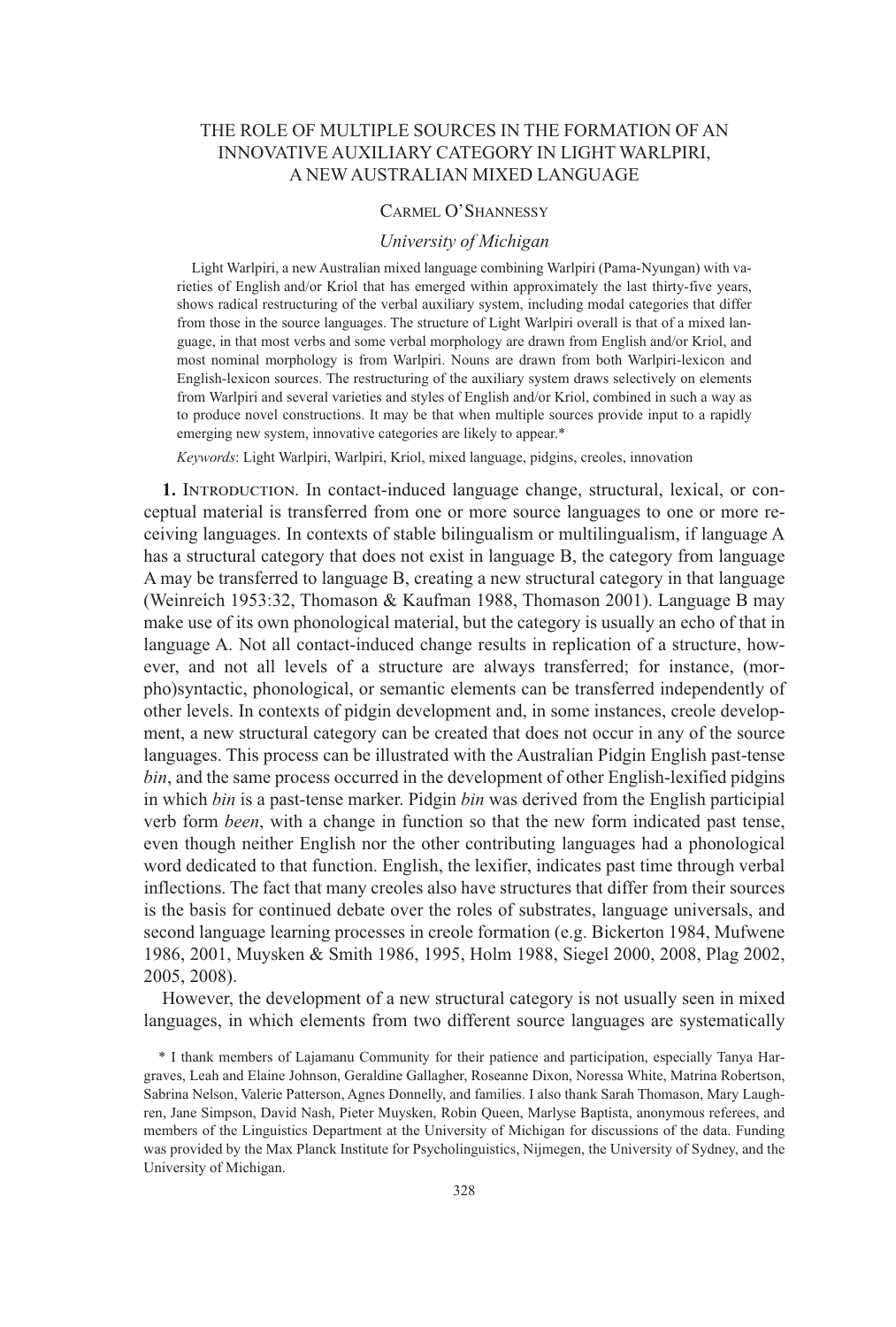combined, such that the resulting code cannot be categorized unambiguously as a daughter language of either source, but must be thought of as having two sources (Thomason & Kaufman 1988, Matras & Bakker 2003a:12). In a mixed language, elements from the source languages are typically transferred with their structures mostly intact (Thomason 1997b, 2003, Matras 2003, Matras & Bakker 2003a), although there may be regularization and adaptation of forms from one language to the other (e.g. Muysken 1988). For instance, in Michif, which combines Cree verbs and verbal morphology with French nouns and nominal morphology, most of the Cree and French elements come into the mixed lan-

guage without change (Bakker 1994). In Media Lengua (Muysken 1994, 1997), Quechua morphology appears largely as it does in Quechua, with Spanish wordshapes. In Mednij Aleut (Golovko 1994, Thomason 1997a, Vakhtin 1998), the Russian finite verbal inflection system is combined with Aleut nominal and verbal derivational morphology. In Sri Lanka Malay (Slomanson 2006, Smith & Paauw 2006, Ansaldo 2008), Tamil nominal morphological categories occur, with phonological forms from Malay. While each of these mixed languages has some morphosyntactic structures that differ from those of the source languages, they closely echo structures in those sources.

In contrast, Light Warlpiri, a new mixed language spoken in a Warlpiri community in northern Australia, shows radical restructuring of source elements within the verbal auxiliary system, where a formal modal distinction is made that is not found in the source languages. Light Warlpiri combines Warlpiri (Pama-Nyungan) with varieties of English and/or Kriol (an English-lexified creole), and has emerged within approximately the last thirty-five years (O'Shannessy 2005, 2012). <sup>1</sup> The structure of Light Warlpiri overall is that of a mixed language, in that most verbs and verbal morphology are drawn from English and/or Kriol, with the exception of the auxiliary system, and most nominal morphology is from Warlpiri. Nouns are drawn from both sources. But Light Warlpiri shows an innovation in the auxiliary component that resembles the creation of a novel structural category not found in any of the source languages such as is most commonly found in pidgins and creoles. Specifically, the Light Warlpiri tense-mood-aspect (TMA) system has a formal modal distinction of realis-irrealis (corresponding temporally to nonfuturefuture), which, while present semantically in Warlpiri (Laughren 2012), is not a formal distinction in Warlpiri, English, or Kriol. This means that the development of Light Warlpiri mostly shows processes commonly seen in mixed languages—wholesale retention of structures from its sources—but also a process normally seen in pidgin (and to a lesser extent creole) development. In this article I show that the restructuring of the auxiliary system in Light Warlpiri draws selectively from elements from Warlpiri and several varieties and styles of English and/or Kriol, combined in such a way as to produce novel constructions.

The source languages of Light Warlpiri are of several types—Warlpiri, varieties of English, and Kriol—but they can be categorized by their type of lexicon, that is, Warlpiri lexicon or English-derived lexicon (varieties of English, and Kriol). It is important to note that there were several varieties and styles of the English-lexicon languages spoken at the time that Light Warlpiri was developed: Standard Australian English with colloquial styles, Aboriginal English, and an English-based creole (Kriol), and the boundaries between these varieties are blurred (see  $\S 3.2$ ). The fact that the innovators of Light Warlpiri drew selectively on elements from within each variety, as discussed below, shows that they were sensitive to the presence of multiple sources.

<sup>1</sup> The label 'English and/or Kriol' is discussed in detail in §3.2, but briefly, acrolectal Kriol and Aboriginal English (Malcolm & Kaldor 1991, Harkins 1994) share some properties, so there is not a categorical distinction between them.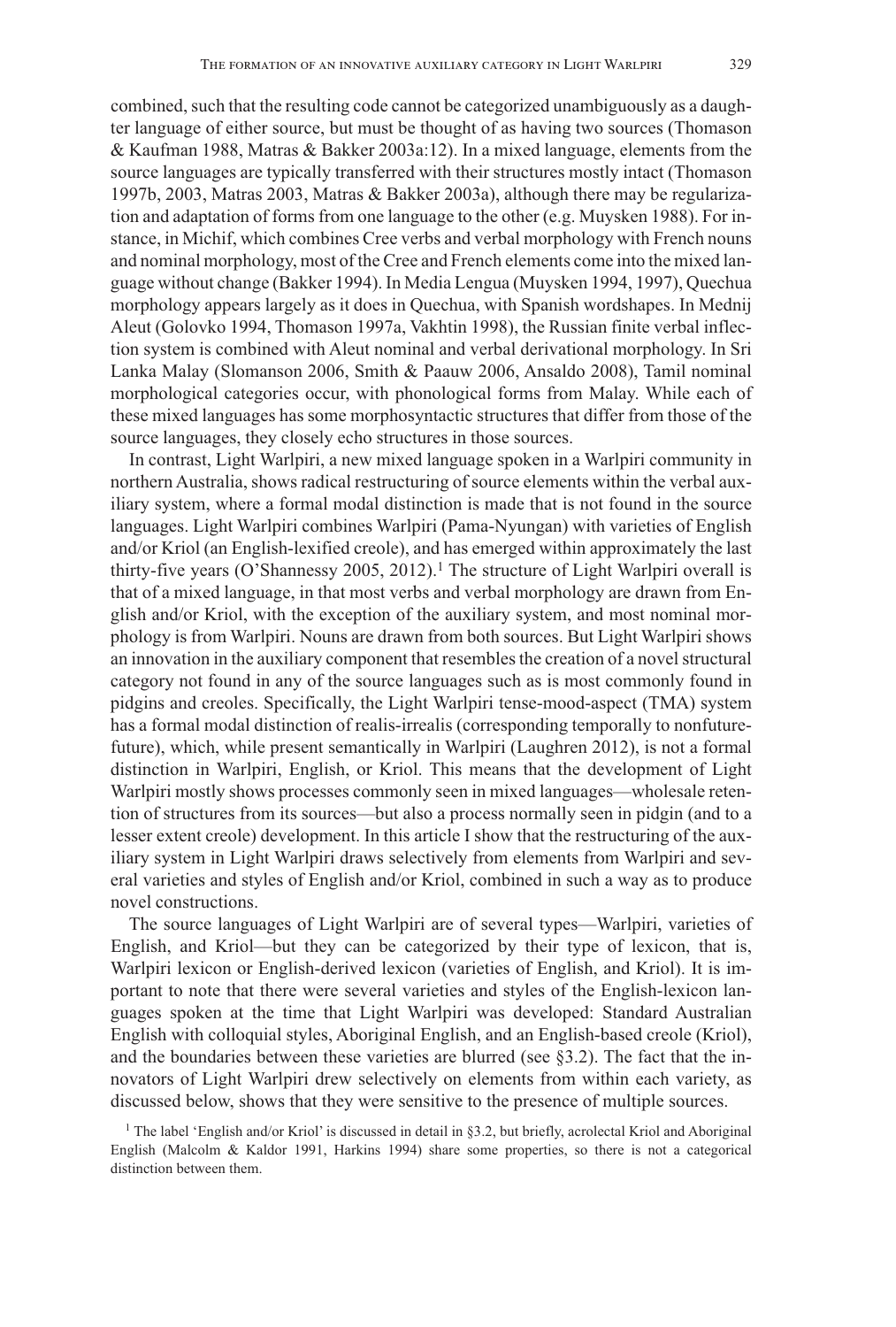The example from Light Warlpiri given in 1a, with constructed sentences from Warlpiri in 1b and Aboriginal English and/or Kriol in 1c, shows how elements of the sources combine in Light Warlpiri. In Light Warlpiri examples throughout the article, forms from Warlpiri are given in italics, and forms from varieties of English and/or Kriol are given in plain font. The verbs and auxiliaries are bolded.<sup>2</sup>

(1) a. *Junga mayi nyuntu* **yu-m go** *wati-kari-kirl mayi*? true  $Q = 2sG$  2sg.S-NFUT go man-other-com  $Q$ (FamLA53\_LA54; Light Warlpiri) b. Junga mayi nyuntu-**∅**-**npa ya-nu** wati-kari-kirli mayi? true  $Q = 2sG-PST-2sG.S go-PST man-other-COMQ$  (Warlpiri) c. Tru indit yu **bin go** la otha-wan man?

true Q.TAG 2sG.S PST go PREP other-one man

'Is it true that you went with another man?'(Aboriginal English and/or Kriol) In 1a, elements other than the verb and auxiliary are from Warlpiri, including nominal morphology, while the verbal forms are from English and/or Kriol. The novel auxiliary construction *yu-m* '2sg-nfut/realis' consists of *yu* '2sg' from English and/or Kriol and an innovative form  $-m$  'NFUT/REALIS', explained in §4.

As seen in 1a, Light Warlpiri combines the nominal structure of Warlpiri with verbal structures drawn from Kriol and varieties of English and Warlpiri. Lexical items are drawn from all sources, with most verbs being from Kriol and Aboriginal English. A subset of verbs are derived from Warlpiri, and their structure is explained in §4.2. In addition, in the innovative auxiliary paradigm that is the focus here, elements that were drawn selectively from particular varieties and styles of English were mapped onto a predominantly Warlpiri syntactic and semantic frame.

In addition to pidgins, creoles, and Light Warlpiri, another context in which the development of a new structural category can be seen is the Balkan linguistic area, a context of stable multilingualism, in which several languages have a postposed article, a structure that is not found in their ancestor languages (Lindstedt 2000:238). In a linguistic area, where multiple languages are in contact for long periods and speakers are multilingual, structures are often transferred between several languages. Typically, a novel structure that appears in one language is a copy of a structure in one or more of the other languages in the area, although it might use a phonological form from the recipient language. Yet in the Balkan linguistic area, structural convergence and innovation were combined such that the postposed article has come to be shared by several languages, although it is not a replica of a single structure in any ancestor language (Lindstedt 2000:238). It may have developed from postposition elements that linked NPs and modifiers in several of the languages, with different structural realizations in each. Very little is known of the sociolinguistic situation at the time of development of the postposed article, but this case is relevant here in that it provides another example of a structural innovation that appears not to reproduce a source language structure in a situation involving multiple sources.

<sup>2</sup> Abbreviations used in the examples are as follows: ABL: ablative, ALL: allative, ANAPH: anaphoric, CAUS: causative, COM: comitative, COMP: complementizer, DAT: dative, DEF: definite, DIM: diminutive, DU: dual, EMPH: emphasis, EPEN: epenthetic vowel, ERG: ergative, EXCL: exclusive, FUT: future, IMPF: imperfective, incho: inchoative, incl: inclusive, inf: infinitive, loc: locative, neg: negative, nfct: nonfactual, nfut: nonfuture, NPST: nonpast, O: object, OBL: obligation, PL: plural, POSS: possessive, PREP: preposition, PROG: progressive, PRS: present, PST: past, Q: question marker, Q.TAG: tag question marker, RDP: reduplication, REL: relative, S: subject, sg: singular, top: topic, tr: transitive. Example labels refer to the author's fieldwork data, archived in The Language Archive at the Max Planck Institute for Psycholinguistics, Nijmegen [\(http://www](http://www.mpi.nl/departments/other-research/research-projects/the-language-archive) [.mpi.nl/departments/other-research/research-projects/the-language-archive\)](http://www.mpi.nl/departments/other-research/research-projects/the-language-archive).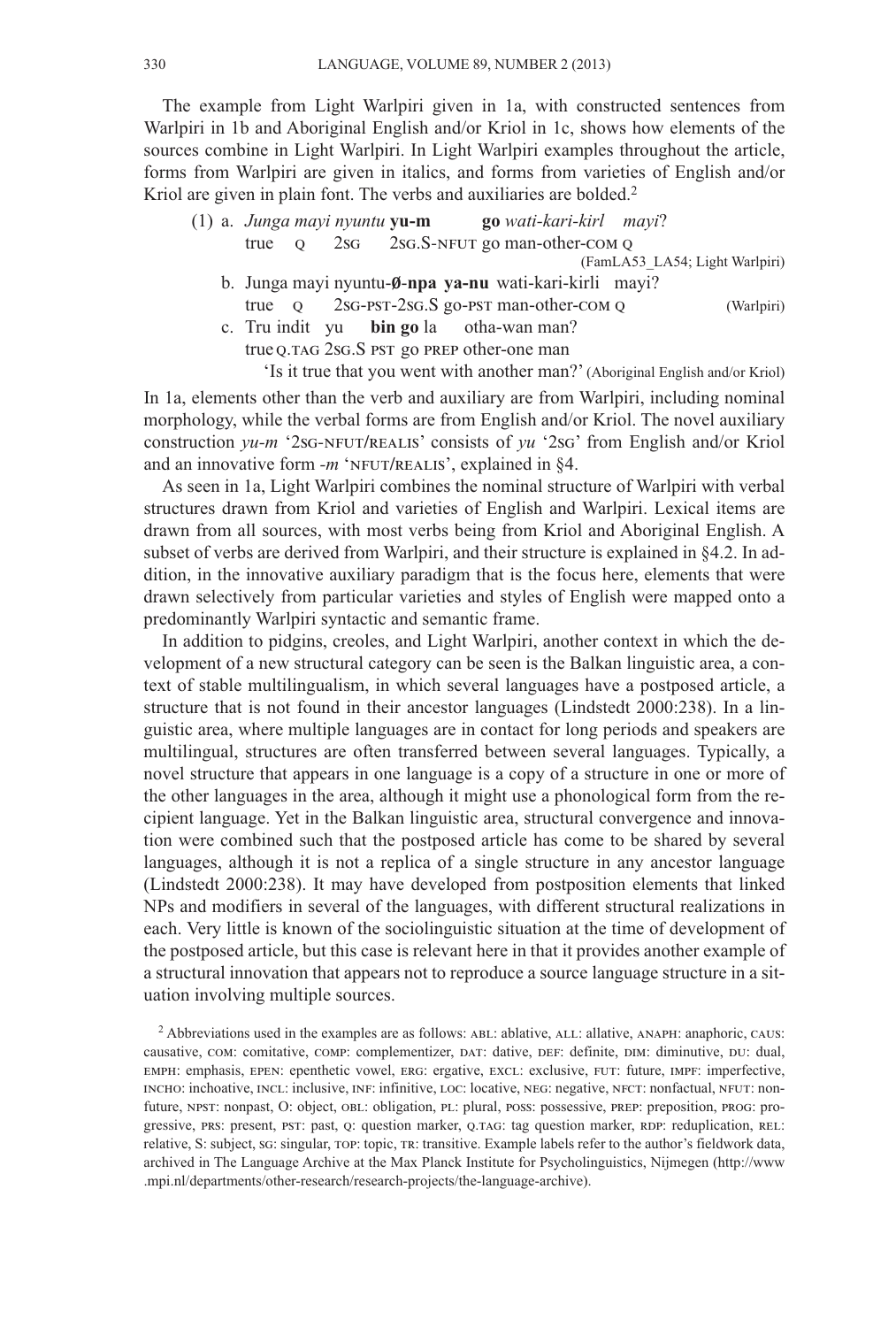Multiple source systems is, in fact, the factor common to Light Warlpiri, pidgin and creole development, and linguistic areas. I hypothesize that this is the main contributor to the development of a new structural category in a newly emerged language, where the new category is not a structural transfer from one of the sources. I show below that the radical restructuring in Light Warlpiri was performed by young speakers, before their late teens. I note that restructuring by children is not shared by all pidgins and creoles, since the role of children is often that of regularizing paradigms rather than creating them (Shnukal & Marchese 1983, Jourdan 1989, Roberts 2000, Siegel 2008).

In the following sections I first briefly review the literature on mixed-language genesis, the role of children in nativizing developing codes, and grammaticalization. I then provide information on the source languages of Light Warlpiri—Warlpiri, Kriol, Standard Australian English, and Aboriginal English—before providing background on Light Warlpiri and explaining how the auxiliary paradigm draws selectively on the source languages and adds reanalyses to create an innovative system. Finally, I discuss the implications of these processes and the result of new formal categories.

**2.** Mixed-language genesis, nativization, and grammaticalization.

**2.1.** MIXED-LANGUAGE GENESIS. New mixed languages can emerge rapidly; for instance, Michif (Bakker 1994, 1997), Mednij Aleut (Golovko 1994, Vakhtin 1998), Media Lengua (Muysken 1994, 1997), and Gurindji Kriol (McConvell & Meakins 2005) probably emerged within one or two generations. There has been no direct observation of the genesis of a mixed language, but recent diachronic evidence on the origin of Gurindji Kriol shows that it emerged from conventionalization of code-switching practices (McConvell & Meakins 2005), and synchronic evidence from Light Warlpiri suggests that it did also (O'Shannessy 2012).

In mixed languages the grammar of each source component is transferred to the new language fairly intact. The intact nature of source elements in the new mixed codes suggests that they are created by bilinguals, who are already proficient in the two sources before they combine them into a third code (e.g. Thomason 2003:32). The age of the speakers when this process takes place appears to vary, but they are usually thought to be older than the age of initial language acquisition, that is, old enough to have acquired robust independent grammars (Thomason 2003:32). There is evidence that children probably around five years old played a large role in the creation of new mixed codes in the former Dutch East Indies (now Indonesia), Petjo (van Rheeden 1994) and Javindo (de Gruiter 1994). These mixed languages emerged through interactions of children of Dutch-speaking fathers and Malay- and Javanese-speaking mothers, respectively. The children were spoken to by their mothers in the mothers' languages, and also learned Dutch, sometimes in school. The children, usually boys, played together and, from about age five or six, created conventionalized, mixed codes (de Gruiter 1994, van Rheeden 1994). Whether there was some influence from adults in the creation of Petjo or Javindo is not clear. Neither of these languages appears to have the kind of innovation that occurs in Light Warlpiri.

Where a new mixed code has been transmitted to the next generation, the first generation of first language speakers has usually reproduced the combined, or code-switched, input in such a way that the source structures in the verbal core remain relatively unchanged. For instance, Michif reproduces the verbal system of Cree (Bakker 1994, 1997), Mednij Aleut attaches the Russian finite verb system to Aleut verb stems (Golovko 1994, Thomason 1997a, Vakhtin 1998) but with each system intact, and Gurindji Kriol reproduces verbal patterns seen in code-switching between Gurindji and Kriol (McConvell & Meakins 2005, Meakins 2007, 2012). Nevertheless, not all morphosyn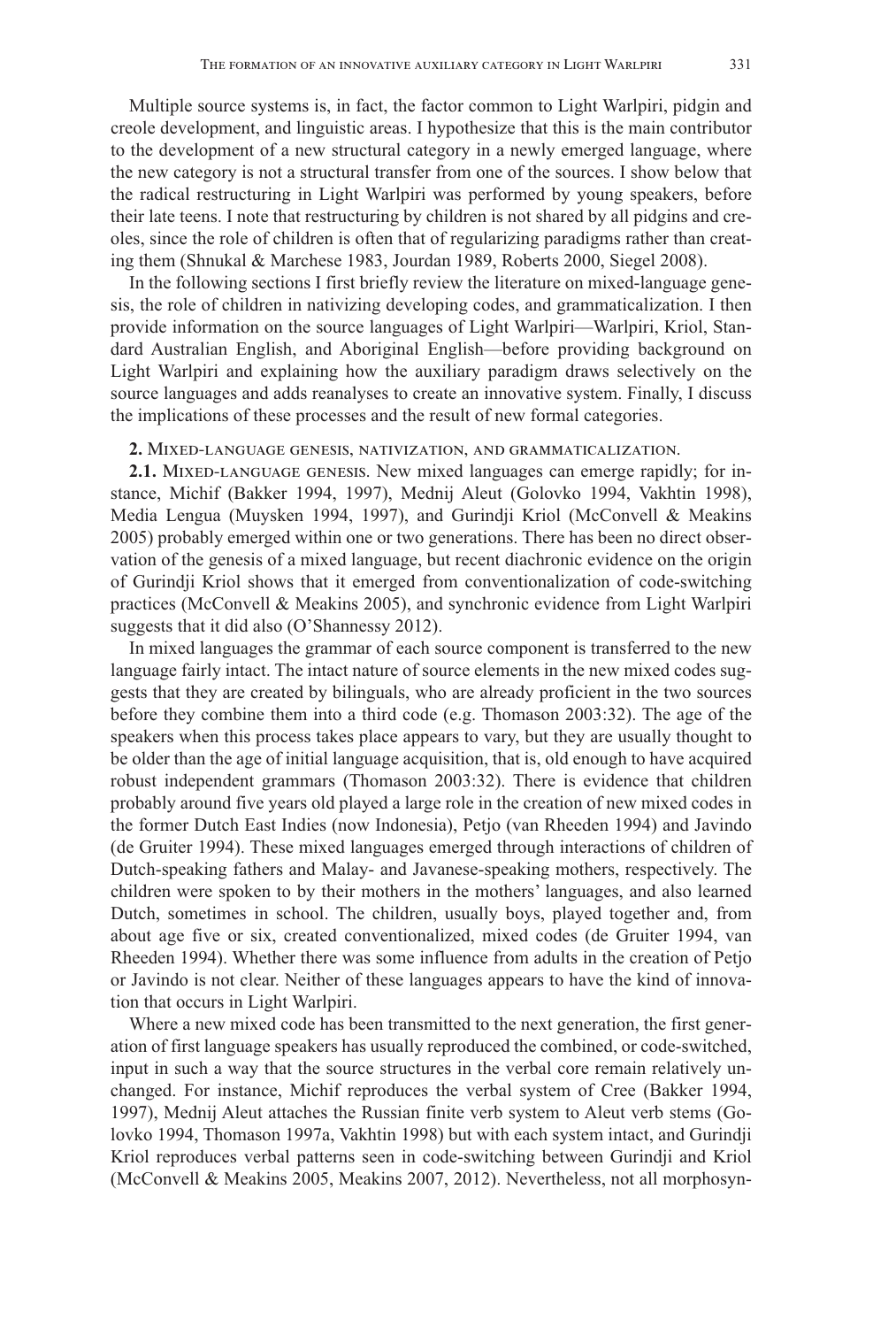tactic properties of mixed languages are replicas of the sources; some show 'compromise restructuring' (Muysken 1997:391–92). For example, in Light Warlpiri and Gurindji Kriol, ergative case marking is optional, whereas in the sources it is obligatory or near obligatory (Meakins & O'Shannessy 2010), and it is taking on a discourse function in addition to its grammatical function of indicating transitive subjects. In Gurindji Kriol, Gurindji dative case structures indicating animate goals and indirect objects have Kriol forms (Meakins 2011a). In Michif, some French verb forms occur, and the mood system shows some innovative structure (Bakker & Papen 1997:321). In Media Lengua (Muysken 1997:389–90), verbs that express 'wishing' and 'wanting' have a structure that differs from both Quechua and Spanish, deictic pronouns differ from both sources in semantics and distribution, and embedded wh-questions and complementizers differ from Quechua structure, with signs of some influence from Spanish. In Sri Lanka Malay (Slomanson 2006:143), a Malay progressive-aspect marker has been reanalyzed as a preverbal present-tense marker, even though tense is marked postverbally in Tamil and Sinhala, which are other sources of Sri Lanka Malay. But the kind of radical restructuring of core syntax that occurs in Light Warlpiri is unusual for a mixed language.

The creation of Light Warlpiri shows a two-step process (O'Shannessy 2012). In the first step, within a context of considerable code-switching in the community, bilingual adults directed code-switched speech to young children from birth, as part of a babytalk register. In the second step, the children nativized that input and added radical innovations to the core syntax, specifically, the verbal auxiliary system, with the creation of temporal and modal structural categories that are not present in either type of source language. The innovations are reanalyses of elements from different varieties and styles of English and/or Kriol that were present in the community at the time Light Warlpiri emerged, as explained in §3 below.

The innovating generation, now aged up to thirty-five years, can be identified through their use of the innovative auxiliary paradigm and conventionalized novel verb forms, since the older generation does not use the auxiliary paradigm and novel verb forms, and the younger generations do. The innovators must have been using the full Light Warlpiri verbal system by the time they had children, since all of the children in the next cohort use it consistently. Typically, women in the community have children in their mid to late teenage years, so I conclude that the new paradigm was established by the innovating group before then (O'Shannessy 2012). The new code was therefore conventionalized, and innovations created, by children before their late teen years.

There are no data that pinpoint a specific age range between birth and late teens for the innovations to have occurred, but the interactional styles of adults with children can throw some light on the kinds of input that infants and young children would have received, and accordingly on the speech they might have produced. Adults and older children give a lot of attention to babies, and interact verbally with young children from infancy. Infants and young children are held, talked to, played with, and actively taught kinship relationships and hand signs (O'Shannessy 2011:141–43). Much of this is in a baby-talk register, so if adults were code-switching as part of this register, the children would have regularly received code-switched input since birth. When children are old enough to walk well independently, they spend much of their time playing with other children in mixed-age groups, so much of their language input from that point on is from other children (O'Shannessy 2011:137). In 1979 it was reported that children in Lajamanu Community mixed Warlpiri and English (Leeding & Laughren 1979), so it can be assumed that older children provided further code-switched input to younger children when playing. Based on these observations of the interactions of adults and older children with infants and young children, it seems likely that children received a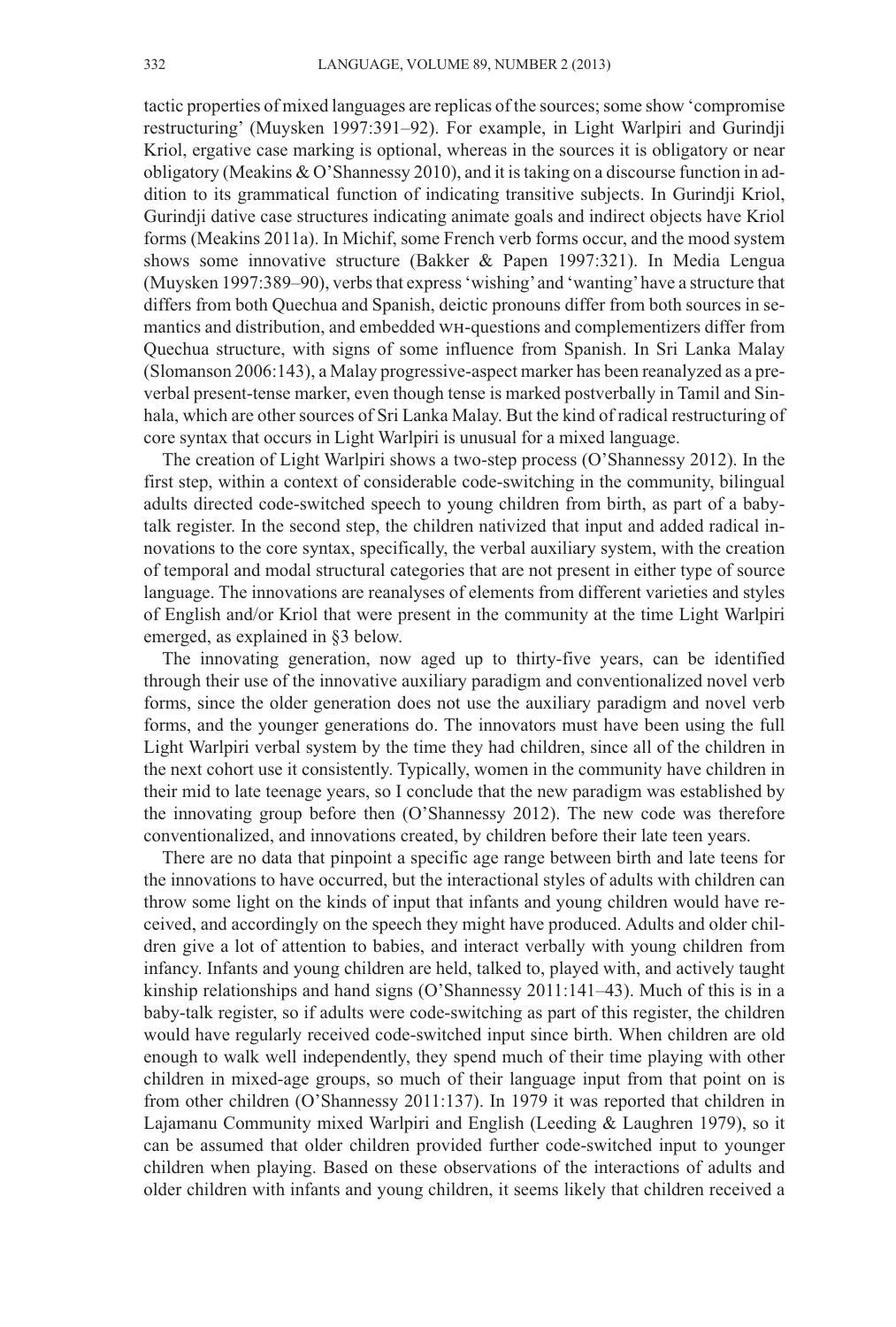lot of code-switched input from infancy. I suggest, then, that the innovating group of Light Warlpiri speakers analyzed the code-switched input they received as a single system and created the new structures from a very early age, in their first few years of speaking.

Note that it is not the case that the innovating group of children received limited or insufficient input. Rather, it seems that they received most input in a code that combined elements of Warlpiri and English-lexicon varieties, along with some input in Warlpiri. It appears that the code-switched input, consisting of a verbal component from English and/or Kriol and other elements from Warlpiri, was already systematic and fairly conventionalized, as part of a baby-talk register (O'Shannessy 2012). The innovating cohort nativized the input, and in so doing, added structural innovations.

**2.2.** Language nativization. Other situations of code nativization by children up to their teenage years also show morphosyntactic restructuring. By nativization I mean that a linguistic system that was not initially the first language of any speakers, regardless of whether it was considered to be a pidgin, a creole, or a system of code-switching at that point, is learned by the next generation of children as their first language, or as one of their first languages. The notion that pidgins are expanded to creoles by young children is expressed in Bickerton's (1981, 1984) language bioprogram hypothesis. In this hypothesis, children receiving limited input in a pidgin draw on innate linguistic universals to expand the input into a full language, a creole. Bickerton hypothesizes that the expansion takes place in one or two generations, with each generation producing the expansions before the end of the critical period for first language acquisition, believed to be around seven years of age. Against this hypothesis, many features that had been posited as examples of universals can be traced to substrate languages(e.g.Alleyne 1986, Holm 1988, Boretzky 1993, Siegel 2000) and many to second language acquisition processes (Siegel 2004, 2008, Plag 2005, 2008, 2009), and some creoles may have developed over a long time period (Arends & Bruyn 1995). In cases where there is a transition from a pidgin to a creole, the time of transition cannot necessarily be pinpointed, and many researchers advocate viewing creolization as a dynamic process, in which the code is constantly changing (e.g. Mühlhäusler 1986, Holm 1988, Mufwene 2001).

At some stage a new code may be nativized by children, and the role of children versus adults in the morphosyntactic expansion of a nativized code appears to vary according to sociolinguistic context. In some contexts, creoles appear to have been developed mostly by adults, then learned and regularized further by children (Shnukal & Marchese 1983, Jourdan 1989, Roberts 2000, Siegel 2000). In this view young children do not play a strong creative role in the expansion of the creole, but they are seen to regularize and/or complete paradigms that were created by adults (Cazden 1968, Shnukal  $\&$ Marchese 1983, Jourdan 1989, Siegel 2000). Jourdan (1989:28, 1991:195) shows that in Solomon Islands Pijin children regularized existing paradigms, but did not create entirely new grammatical categories. Shnukal and Marchese (1983:23) describe children's regularization of Nigerian Pidgin English phonotactics, tone, and intonation. Hawai'i Pidgin English and later Hawai'i Creole English were strongly influenced by children interacting with their peers at elementary schools (Siegel 2000), but the precise contributions of children versus adults is not clear.

But in other contexts the influence of children in language nativization extends further than this. Elementary school-aged child signers developed Nicaraguan Sign Language from multiple home sign systems, and subsequent age cohorts have shown further grammaticalization of structures (Senghas et al. 1997, Kegl et al. 2001, Senghas et al. 2004). Some child home signers, by age five, create more morphology than their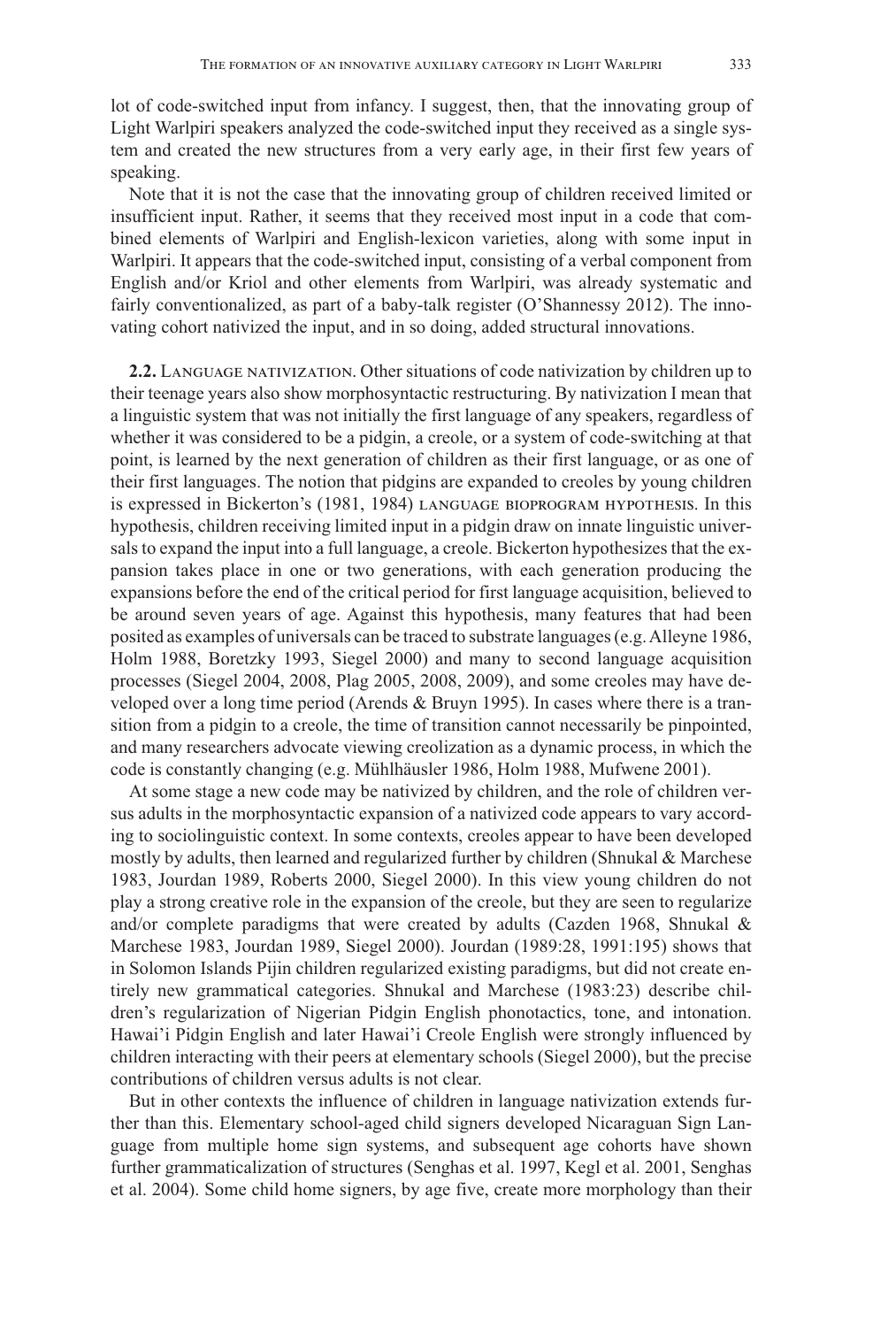mothers direct to them (Goldin-Meadow et al. 2007). These cases show that in some contexts children do not simply regularize variable input and complete existing paradigms, but can create novel structure from the input through grammaticalization or morphological expansion.

**2.3.** Grammaticalization. Grammaticalization is a process in which over time, perhaps centuries, lexical items take on grammatical functions, or grammatical words become bound grammatical morphemes (Hopper & Traugott 1993). A typical path is content item > grammatical word > clitic > inflectional affix (Hopper & Traugott 1993). Because the grammaticalization process is usually very slow, some authors prefer to think of morphology creation in pidgins and creoles, which can occur more quickly, as morphological expansion (Siegel 2008), but others refer to it as a process of 'instantaneous grammaticalization' (Bruyn 1996:39).

The development of Light Warlpiri was very rapid, yet the formation of the auxiliary involves the processes described for grammaticalization. These processes have been outlined as (i) extension, in which novel grammatical meanings arise, (ii) desemanticization, (iii) decategorization, and (iv) erosion of phonetic substance (Heine & Kuteva 2005:220). In the genesis of Light Warlpiri, there was no preexisting language into which elements or structures from a model language were transferred. Light Warlpiri developed from retention of structures and forms from the sources, combined into a new system, and additional reanalysis of some of those structures and forms. In §4 I show that contact-induced grammaticalization processes found in other contact situations have taken place in Light Warlpiri, only much more rapidly. I argue that novel structures resulted because these grammaticalization processes operated on selective elements from multiple sources.

**3.** Description of source-language subsystems. Most mixed languages have two source languages. In the case of Light Warlpiri, the situation is more complex. Warlpiri, English, and Kriol are each of a different linguistic type. Yet English and Kriol both contrast with Warlpiri in terms of source of lexicon and morphosyntactic patterning. Kriol lexicon is largely drawn from English, both Kriol and English use SVO word order to indicate grammatical relations in a nominative-accusative pattern, and both indicate peripheral cases with prepositions. In contrast, Warlpiri has variable word order, indicates grammatical relations with case marking in an ergative-absolutive pattern, and all peripheral cases are indicated by suffixes (i.e. case markers). But even though English and Kriol can jointly be contrasted with Warlpiri, there are several varieties and styles within English and Kriol, and each of these contributes a component to the innovative auxiliary structure. In this section I provide a brief overview of the verbal structures of the relevant varieties and styles of the sources, which is necessary for understanding the grammaticalization processes that have resulted in the innovative verbal auxiliary system in Light Warlpiri.

**3.1.** Predication in warlpiri: verbal predication. A fundamental distinction in Warlpiri clauses is between verbal and nominal predication (Hale 1982:217–20), both of which are relevant to Light Warlpiri. I first discuss verbal predication, then nominal predication. A typical finite Warlpiri verbal clause consists of an inflected verb, one or more arguments, and an auxiliary cluster. Verbs are categorized into five classes based on the forms of their inflections. The auxiliary cluster consists of complementizer + base + pronominal clitics, which occur in that order (see Laughren 2002), but not all elements are obligatory in every type of clause; for instance, the complementizer and base are not present in some clauses expressing unactualized events (Laughren 2012).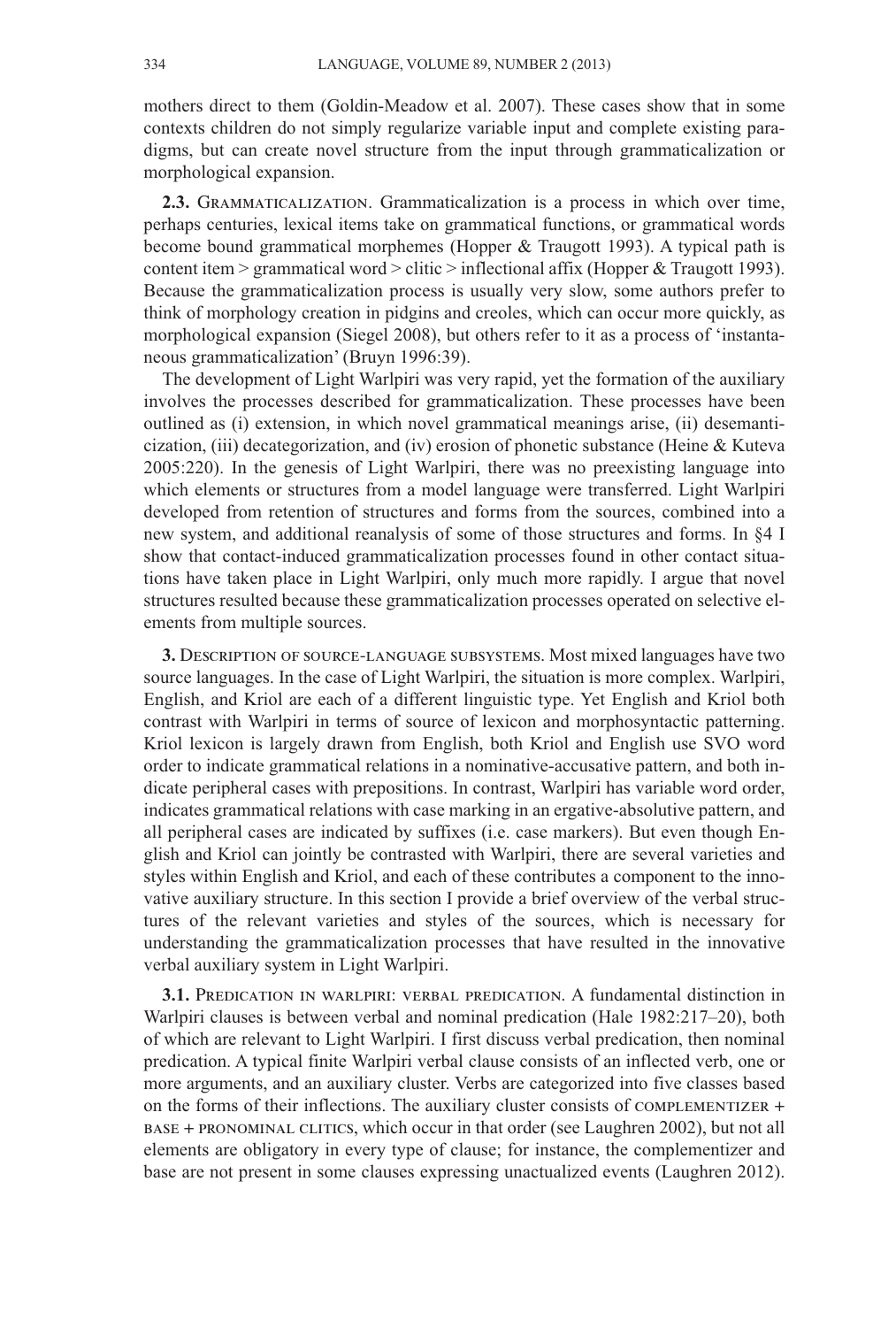Elements of the auxiliary complex may be realized as null forms depending on tense, mood, and aspect interpretations of the clause. For instance, the base is realized as null in past perfective clauses (as in example 7 below), and third singular pronominal clitics are always realized as null (as in example 11). The base carries TMA information, and temporal and modal readings are given by combinations of the complementizer and base with verbal inflections. (See Granites & Laughren 2001 for TMA interpretations from interactions of verbal inflections and auxiliary elements.) The pronominal clitics mark person and number of subject and some nonsubject arguments in a nominativeaccusative pattern. Unless the initial element is a complementizer, the auxiliary cluster typically occurs in second position in the clause, as in examples 2 to 5 (but see Legate 2002 for variation of auxiliary cluster position). The first constituent may be any type of phrase, and apart from the position of the auxiliary cluster, word order is variable, and pragmatically ordered (Swartz 1991, Hale 1992, Simpson & Mushin 2005).

Core arguments are typically elided if their referents can be recovered anaphorically from the discourse; in other words, Warlpiri is a pro-drop language. Overt core arguments are marked with an ergative-absolutive system of case marking, in which the A argument takes an ergative marker, and S and O argument marking is null. <sup>3</sup> The following constructed examples show transitive and intransitive Warlpiri clauses, with and without overt arguments. In 2–5 there are no complementizers, and the base is the present auxiliary *ka*, which is followed by the pronominal clitics -*lu* '3pl.S' and -*jana* '3pl.O'. When the base is not null, as in 2–5, it is written as a word separate from the first element of the clause. Example 3 shows that a sentence need only have a verb and an auxiliary, with no overt arguments.

- (2) Yapa-patu **ka-lu ya-ni**. person-pl prs-3pl.S go-npst 'The people go/are going.'
- (3) **Ya-ni ka-lu**. go-npst prs-3pl.S 'They go/they are going.'
- (4) Yapa-patu-rlu **ka-lu-jana nya-nyi** kurdu-kurdu. person-PL-ERG PRS-3PL.S-3PL.O see-NPST child-RDP 'The people see the children.'
- (5) Kurdu-kurdu **ka-lu-jana nya-nyi**. child-RDP PRS-3PL.S-3PL.O see-NPST 'They see the children.'

In 2 to 5 the present auxiliary base *ka* and nonpast inflection on the verbs give a presenttense reading. In example 4 the ergative marker *-rlu* indicates the A argument, and in 5 the lack of ergative marking on *kurdu-kurdu* 'children' indicates that *kurdu-kurdu* must be the O argument, and the A argument is elided.

Examples 6 and 7 are sentences with complementizers.

(6) **Kaji ka-lu-jana nya-nyi** kurdu-kurdu karnta-patu-rlu nfct.comp prs-3pl.S-3pl.O see-npst child-rdp woman-pl-erg **yi-nyi ka-lu-jana** mangarri. give-npst prs-3pl.S-3pl.O food 'If/when the women see the children, they will give them food.'

<sup>3</sup> In my discussion I use Dixon's (1979) labels of A for the subject of a transitive verb, S for the subject of an intransitive verb, and O for the object of a transitive verb, but S is used in the examples for subjects of both transitive and intransitive verbs.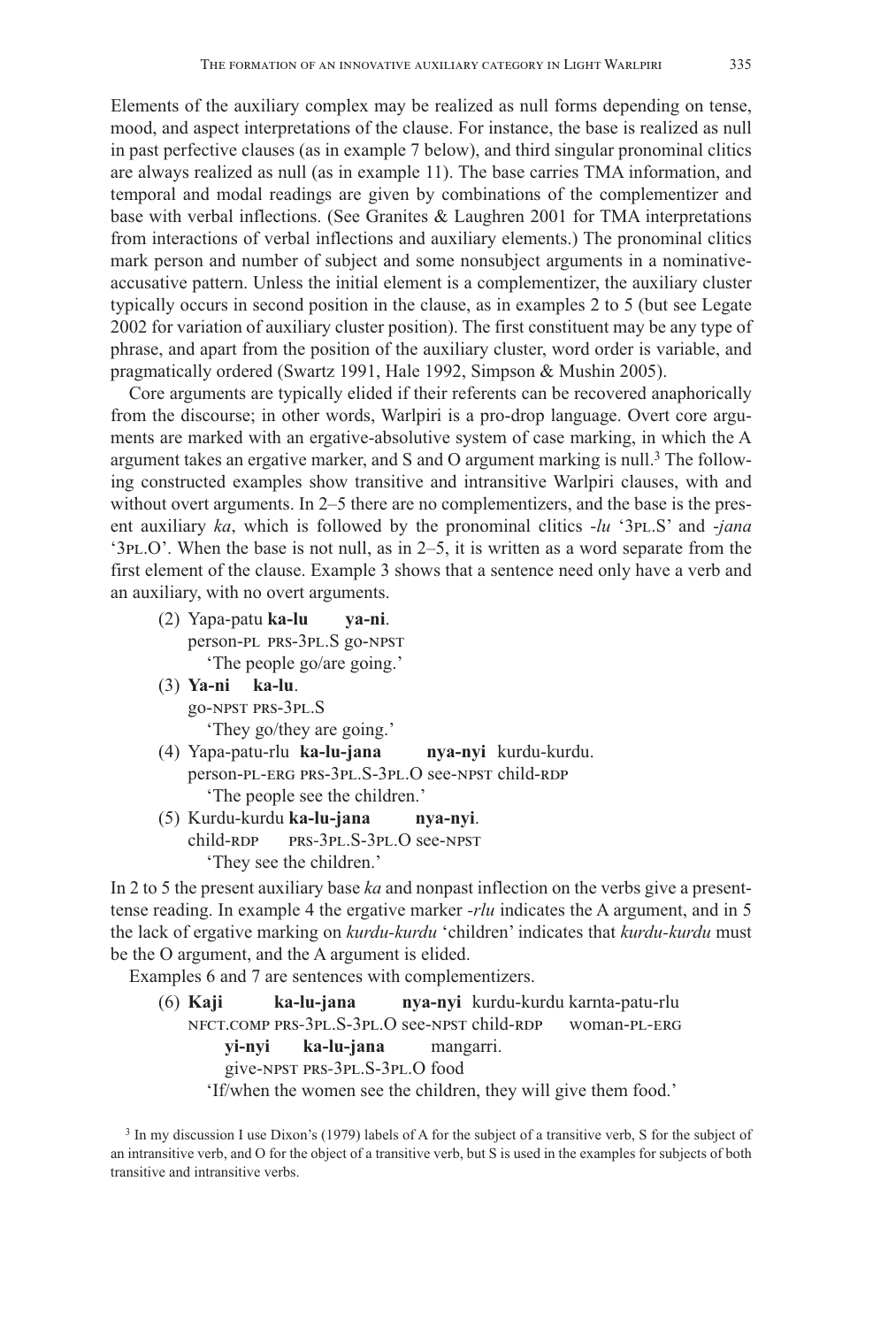(7) **Kula ka-lu-jana nya-nyi** kurdu-kurdu karnta-patu-rlu. neg.comp prs-3pl.S-3pl.O see-npst child-rdp woman-pl-erg 'The women don't see the children.'

Although the complementizers are part of the auxiliary cluster, when two-syllable complementizers are followed by the base they are written as separate words.

The following examples show how other combinations of verbal inflections and auxiliary elements provide different TMA readings. In 8 the combination of a zero auxiliary base and past-tense inflection on the verb indicates past tense and perfective aspect. When, as in 8, the base is null and there is no complementizer, the pronominal elements attach to the first constituent of the clause, including when the first constituent also takes a case marker.

(8) Yapa-patu-rlu-**∅-lu-jana nya-ngu** kurdu-kurdu. person-pl-erg-pst-3pl.S-3pl.O see-pst child-rdp 'The people saw the children.'

In 9 the auxiliary base *-lpa* indicates past imperfective and the verbal inflection is also past, giving a reading of past imperfective.

(9) Yapa-patu-rlu-**lpa-lu-jana nya-ngu** kurdu-kurdu. person-pl-erg-pst.impf-3pl.S-3pl.O see-pst child-rdp 'The people were looking at the children.'

In 10 the future auxiliary complementizer and nonpast verbal inflection give a futuretense reading.

(10) Yapa-patu-rlu **kapu-lu-jana nya-nyi** kurdu-kurdu. person-pl-erg fut.comp-3pl.S-3pl.O see-npst child-rdp 'The people will see the children.'

Desiderative mood is realized in several ways in Warlpiri. It can be indicated by a complementizer form in the auxiliary complex, as in 11.

(11) Kurdu jinta **ka-∅ warrka-rni** watiya-nga **yungu-∅ ma-ni** child one PRS-3sG.S climb-NPST tree-LOC REL.COMP-3sG.S get-NPST kanta. bush.coconut

'A child is climbing a tree to get a bush coconut.' (ERGStoryNWA05)

Desiderative mood can also be indicated through the use of the nominal *ngampurrpa* 'want, desiring', as in 12, where it has a predicative function (see also the discussion of nonverbal predication below).

(12) Ngaju**-rna** ngampurrpa nalija-ku.

1sg-1sg.S wanting tea-DAT 'I want some tea.' (Hale et al. 1995:1430)

Although SVO order is given in several examples here, the case-marking system allows variable word order, as indicated above, and sentence-initial elements are those that are in focus or are prominent (Swartz 1991, Hale 1992, Simpson & Mushin 2005).

Warlpiri simplex verbs are inflected for tense and the inflections combine with elements in the auxiliary to give modal and temporal readings, as shown above. Complex verbs, by contrast, have a main verb preceded by a preverb (Nash 1982), as in *yaalpawanti-ja* 'flush.with.ground-fall-pst' in 13. In 13, the interpretation of the null realization of the base and the third singular subject pronoun is clear because the base and pronominal elements are expected to occur in that order in the position following the first constituent, making null realizations in that position meaningful. The null form of the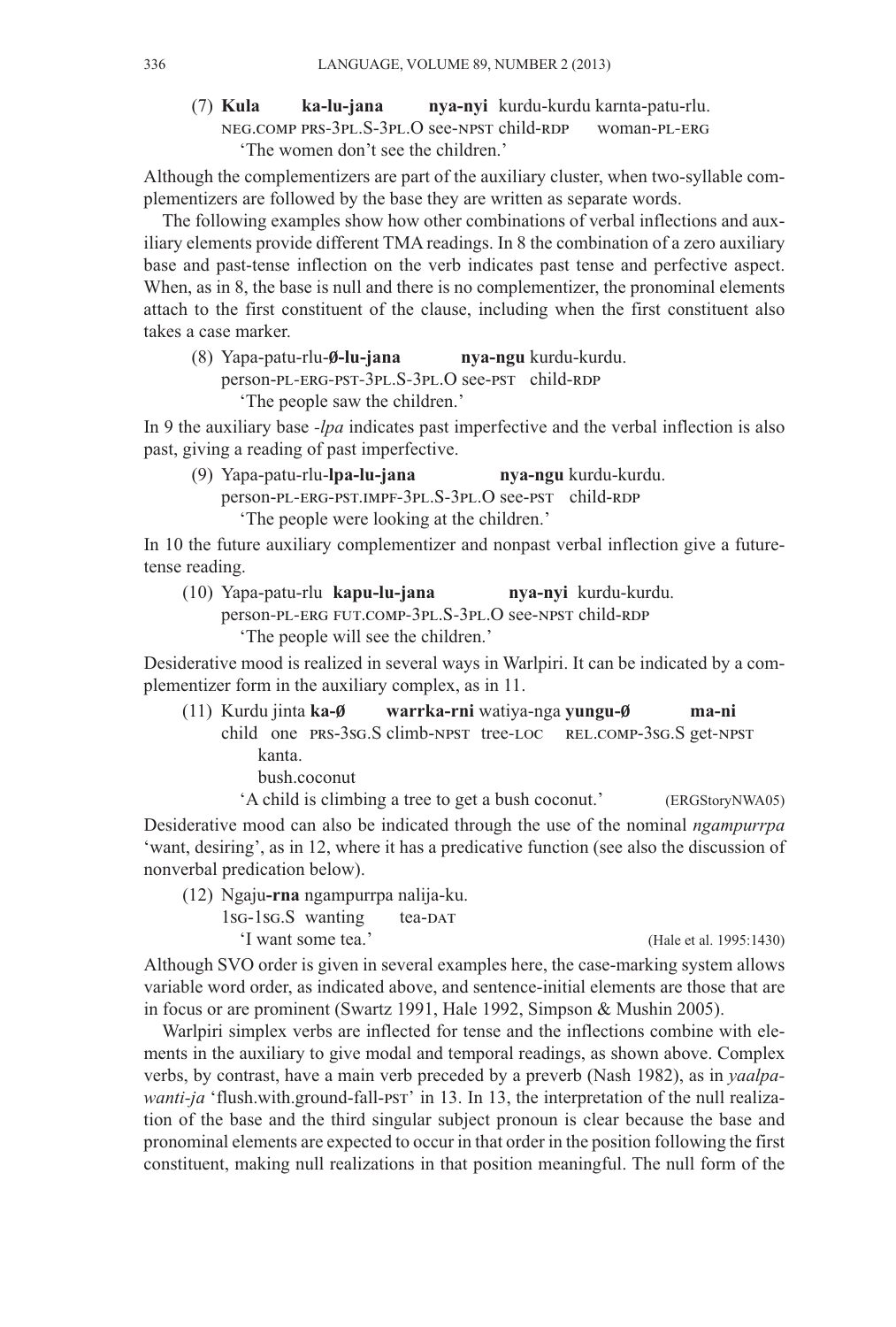base in second position combined with a past verb inflection can only mean past perfective, and a null pronoun within the auxiliary complex can only mean third singular.

(13) Jurru-kurra**-∅-∅ yaalypa-wanti-ja** kanta-ju. head-all-pst-3sg.S flush.with.ground-fall-pst bush.coconut-top 'The bush coconut fell to the ground near her head.' (ERGstoryWA02)

A common verb-formation process is to place a nominal in the preverb slot, with either of two main verbs, the inchoative *-jarri* as in 14, or the causative *-ma* as in 15.

- (14) Wirliya**-∅-∅** rarralykaji-kirlangu **wapulypa-jarri-ja**. foot-pst-3sg.S car-poss saggy-INCHO-pst 'The wheel of the car went flat.' (ERGstoryWA32)
- (15) Ngula **ka-∅-palangu yakarra-ma-ni**. anaph prs-3sg.S-3du.O wake.up-caus-npst 'She wakes the two of them up.' (ERGstoryWA10)

Elements from other languages can be placed in this preverb slot, so this verb-formation process is commonly used with borrowed words, as in 16 and 17.

(16) Wirriya **ka-∅ try-jarri-mi** warrka-njaku kanta-ku.

boy PRS-3sg.S try-INCHO-NPST climb-INF bush.coconut-DAT 'A boy is trying to climb to get a bush coconut.' (ERGstoryNyWA03)

- (17) Karnta-ngu **ka-∅-∅** wirriya-pardu swing-swing-rla woman-ERG PRS-3sG.S-3sG.O boy-DIM swing-swing-LOC **push-i-ma-ni**.
	- push-epen-caus-npst

'The woman is pushing the little boy on the swing.' (ERGstoryWA31\_1)

Some lexical and morphological changes in Warlpiri due to contact with English were documented in the 1980s (Bavin & Shopen 1985). They include an increased number of English borrowings into Warlpiri verbs, such as *plei-jarri-mi* 'play' (lit. 'play-INCHO-NPST') when Warlpiri also has *manyu-karri-mi* 'play, have fun' (lit. 'playbe-npst'). A change to the pronominal clitic forms in the auxiliary cluster was also noted, in which the inclusive-exclusive distinction was not always maintained, such that a more transparent form of the first-person dual *-rna-pala* '1sG-1pu' was being used in place of *-rli* '1DU.INCL' and *-rli-jarra* '1DU.EXCL' (Bavin & Shopen 1985). A more recent contact-induced change is that words are not always vowel-final as used to be the case. For instance, verbs are sometimes pronounced with a devoiced or omitted final vowel, as in *wanti-m* 'fall-npst' instead of *wanti-mi*.

Predication in warlpiri: nonverbal predication. Main clauses in Warlpiri can also consist of a nominal predicator and a nominal or free pronoun with the subject pronominal element of the auxiliary optionally attached, as in 18 and 19.

| $(18)$ Ngaju(-rna) mata.  |                 |
|---------------------------|-----------------|
| $1$ s $G-1$ s $G.S$ tired |                 |
| 'I'm tired.'              | (Hale 1982:218) |
| (19) Kurdu mata.          |                 |
| child tired               |                 |
| 'The child is tired.'     | (Hale 1982:218) |

Nominal predicators have the range of meanings of adjectives, nouns, and stative verbs in many other languages (Hale 1982:218). These predicators do not cooccur with complementizers or with an overt auxiliary base. Light Warlpiri also has nominal predicators, discussed in §4.4.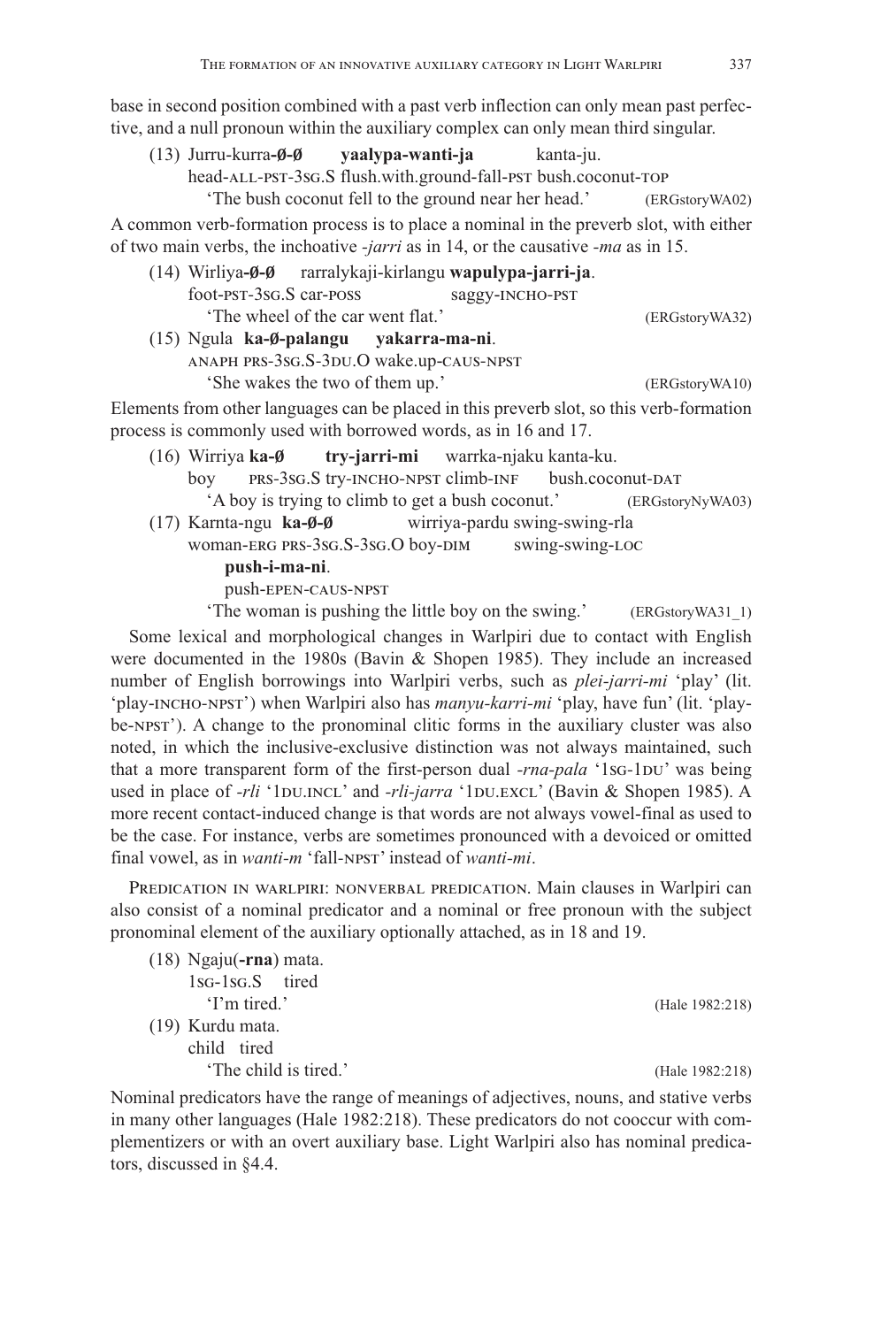**3.2.** Verbal systems in kriol, aboriginal english, and standard australian english. The non-Warlpiri speech of Warlpiri in Lajamanu consistently shows elements from a continuum of varieties ranging from Standard Australian English (SAE) to Aboriginal English (AE) and possibly to acrolectal Kriol. There are more features from varieties of English than from Kriol, but some features are common to both, so clear distinctions are difficult to make. I present here some of the features of Kriol, Aboriginal English, and Standard Australian English, and then show how they are present in non-Warlpiri speech of Warlpiri in Lajamanu.

Kriol. Kriol is an English-lexified creole spoken by Indigenous people across northern Australia as a first or subsequent language. It has considerable variation along the lines of region, age, and the degree to which more features of Indigenous languages are present—known as basilectal styles—or more features of English are present—known as acrolectal styles. Individuals show a range of personal styles in terms of these factors.

A basic finite Kriol verbal clause consists of a verb, verbal argument(s), and optionally an auxiliary verb, with SVO word order. Lexical items are usually from English. Transitive verbs take a transitive marker *-im*, which shows allomorphic variation. The origin of the transitive marker is the reanalysis of English third-person accusative pronouns (*him*, *them*) as transitive markers in Australian Pidgin (Koch 2000). Verbs are not inflected for tense, person, or number, but may take affixes to indicate direction or completion (*-ap*), progression (*-ng*/*-in*), repetition (*-bat*) (Sandefur 1979, Hudson 1983a,b), or emphasis *-na* (Munro 2004). There is an English-derived determiner system (e.g. *det* 'definite/specific', from *that*). The phonetic inventory is drawn from English and Indigenous languages, and often phonemes from Indigenous languages replace phonemes from English—for example, stops may replace fricatives, which are not part of the Warlpiri phonemic inventory, as in the definite marker *det* < *that*. Temporal properties are encoded in auxiliary verbs, which are separate words. In contrast to Warlpiri, the auxiliary system does not carry information about person or number.

(20) Det dog **bin bait-im** mi. DEF dog PST bite-TR 1sG.O 'The dog bit me.' (Hudson 1983a:34)

Example 20 shows a transitive verb, determiner, and past-tense auxiliary *bin*. Past tense can also be indicated by *imin* < *im bin* '3sg pst'. The auxiliary *garra*/*gada* can give a future-tense or obligatory-mood reading depending on the context, as in 21 (Sandefur 1979, Hudson 1983a, Munro 2004).

| $(21)$ Mela | garra weit-na bla olgamen.                 |                                                         |                  |
|-------------|--------------------------------------------|---------------------------------------------------------|------------------|
|             |                                            | <b>IPL.EXCL.S</b> FUT/OBL wait-EMPH PREP respected.lady |                  |
|             | 'We have to wait for the old lady.'        |                                                         | (Munro 2004:105) |
| $(22)$ Mela | bin kam-ap from Junjuwa.                   |                                                         |                  |
|             | <b>IPL.EXCL.S</b> PST come-up from Junjuwa |                                                         |                  |

'We arrived from Junjuwa.' (Hudson 1983a:37)

The completive suffix *-ap* 'up' is shown on the verb in 22. Negation is indicated by *neva* or *nomo*.

Linguists working in some communities where Kriol is spoken have said that auxiliary contractions occur in Kriol, specifically *-rra*/*-da* as a contracted form of *garra*/*gada* 'fut/obl' (< English *got to*/*gotta*) and *-na* as a contracted form of colloquial and Aboriginal English *wana* < *I want to* (S. Cutfield and G. Dixon, p.c.). Many English-derived lexical items have been relexified (Muysken 1981, Lefebvre 1986) so that they have the semantics of Indigenous languages; for example, *kil* in Kriol means both 'hit' and 'kill'.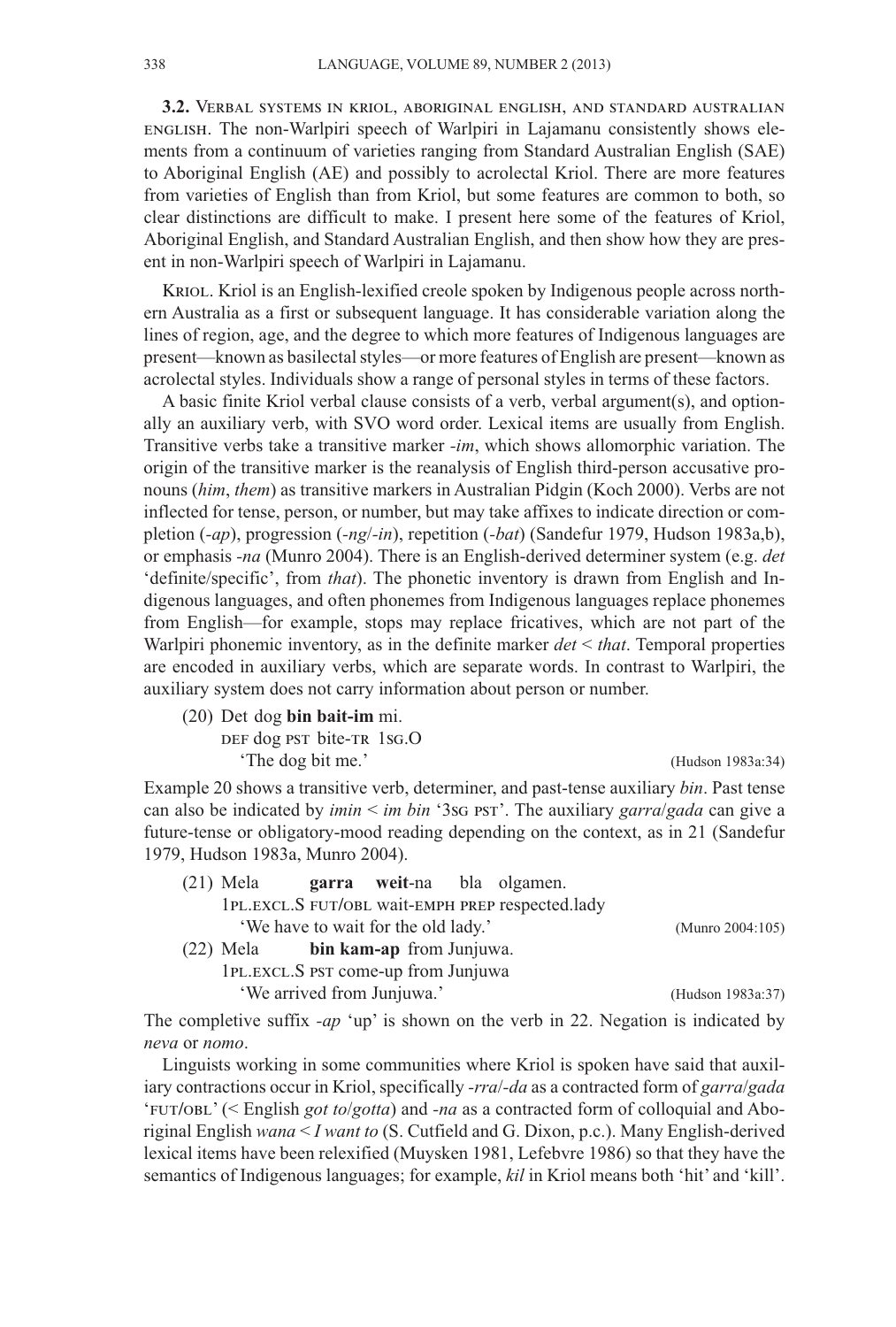Kriol has a pronoun system that combines English-derived pronominal forms with person and number distinctions from Indigenous languages, distinguishing singular, dual, and plural number, and inclusive and exclusive in the first person. But acrolectal forms are also used, which have English-like distinctions of subject versus object—for example, *wi* '1pl.S', *as* '1pl.O'—rather than the basilectal Kriol distinctions (Sandefur 1979:85–89, Hudson 1983a:43–44). Table 1 summarizes relevant distinctions in the Kriol auxiliary verb system.

| <b>CATEGORY</b> | <b>SUBCATEGORY</b>     | <b>KRIOL FORM</b>    | <b>ENGLISH GLOSS</b> |
|-----------------|------------------------|----------------------|----------------------|
| Negation        | simple                 | no, nomo             | 'not'                |
|                 | emphatic               | nat                  | 'not'                |
|                 |                        | neba                 | 'past negative'      |
| Tense           | past                   | bin                  | 'past'               |
| Mode            | necessity/advisability | garra/gada, -da/-rra | 'will, should'       |
|                 | attempt                | trai                 | 'try'                |

TABLE 1. Relevant distinctions in the Kriol auxiliary paradigm.

Aboriginal english. Aboriginal English is the term for varieties of English spoken as a first or subsequent language by Indigenous people across most of Australia (in contrast to Kriol, which is spoken mainly in the north), which have features from Kriol, Australian Pidgin, and/or Indigenous languages (Malcolm & Kaldor 1991, Harkins 1994, Koch 2000, Butcher 2008). A speaker's repertoire typically includes a continuum of styles, some of which could be categorized as either acrolectal Kriol or Aboriginal English (Butcher 2008), so that at some points there is no transparent distinction between the two. Individuals may speak Aboriginal English to both Indigenous and non-Indigenous people. Grammatical structures of Aboriginal English vary considerably according to the geographical region in which varieties are spoken, because of their differing histories and the languages with which they are in contact, as well as the sociolinguistic situations of the speakers. Of relevance to this article are the varieties spoken in northern Australia, where varieties of Kriol are also spoken.

Transitive verbs in northern varieties of Aboriginal English share with Kriol the transitive marker *-im*, with allomorphic variation. Regular verbs are not usually inflected for tense, person, or number, but irregular verbs may be inflected for tense (Butcher 2008). There is usually no copula 'be'. Temporal and modal information is conveyed through an auxiliary system similar to that of Kriol. A past-tense marker *bin* operates as in Kriol, and *gada*/*gotta* 'will/have to' occur to indicate irrealis and obligatory moods. Contracted affixal auxiliary forms, such as English *we're*, are not usually described for Aboriginal English. The form [i] '3sg', from English *he*, is used for third singular, regardless of gender or animacy. Negation may be indicated by *neva* or *nomo*, as in Kriol. The affix -*bala* (from English 'fellow' via Australian Pidgin (Hall 1943:264)) may occur in pronouns as in *tu-bala* '3DU', and on numerals and adjectives as in *sam-bala* 'some'(Hudson 1983a:84). The affix -*wan* (from the English numeral 'one') may occur on adjectives as a nominalizer or pronoun form, as in *big-wan tri* 'big tree' (Butcher 2008:635). Aboriginal English may use English or Kriol kin-term forms, with the semantics of kin terms in Indigenous languages; for example, *matha* 'mother' may refer to a biological mother and also to her sisters. In addition, the meanings of many lexical items are shared with Kriol, including, for example, *humbug* 'be a nuisance', *business* 'traditional ceremony', *sorry* 'ritual mourning', *camp* 'home'. Aboriginal English words can have a Kriol meaning, an English meaning, or possibly both meanings.

Standard australian english. Australian English can be thought of as spanning a continuum of varieties from cultivated (with more features of British Received Pro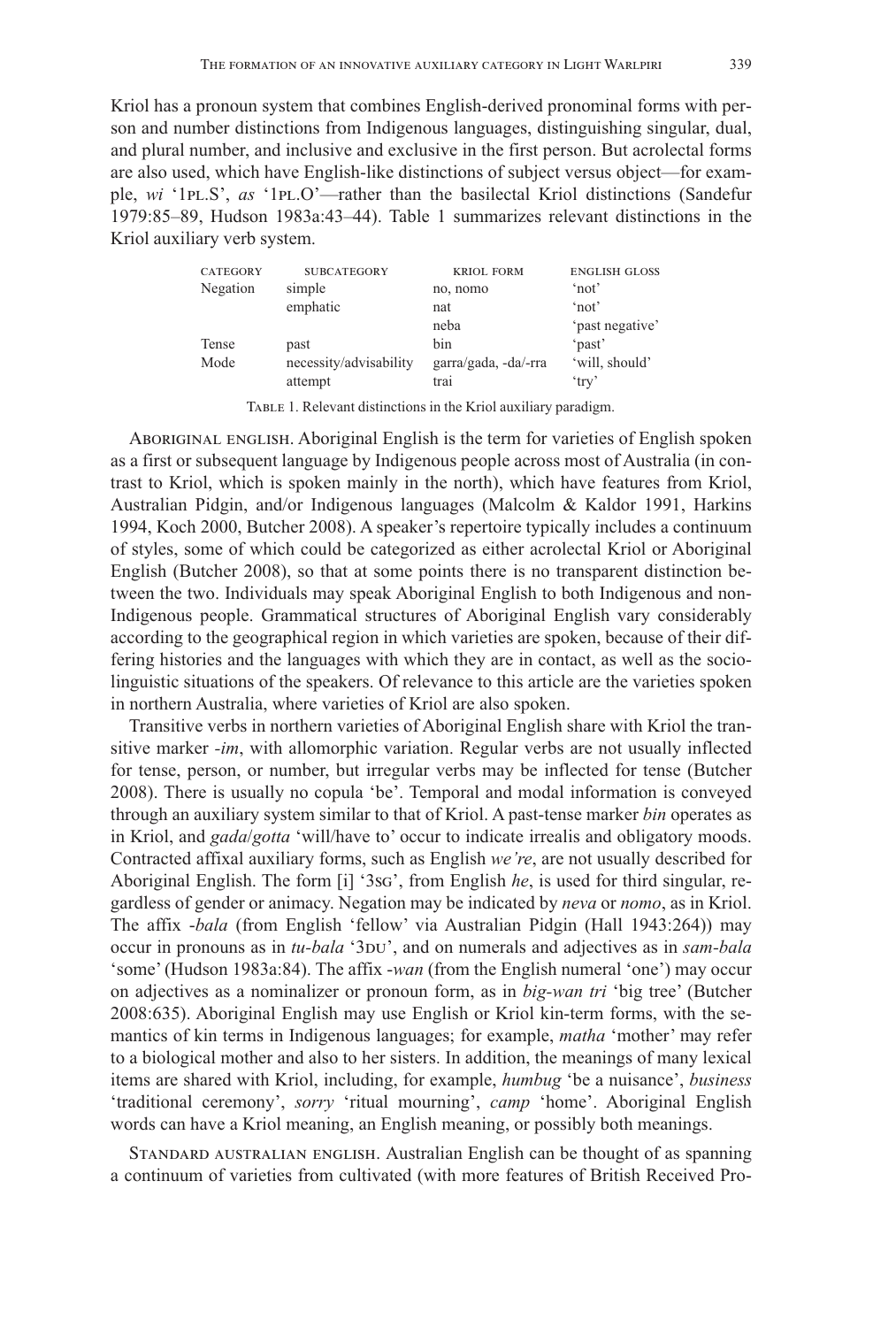nunciation) to general (here called SAE) to broad varieties, distinguished mostly by vowel pronunciations (Burridge & Mulder 1998:12), in addition to ethnically based varieties, that is, varieties spoken by immigrants as well as Indigenous speakers. The general variety is thought of as the standard, and of course shows internal variation. Teachers in remote schools in the Northern Territory typically speak standard or broad varieties, or use colloquial styles that share features of SAE and broad varieties, such as the alveolar nasal variant  $\lceil \text{m} \rceil$  of the progressive ending of verbs  $\lceil \text{m} \rceil$ , absence of  $\lceil \text{h} \rceil$ word-initially, and contractions, for example, *wana* for *want to*. Note that all varieties of Australian English are nonrhotic; that is, postvocalic  $\lambda/\lambda$  is not pronounced, except intervocalically across word boundaries—for instance, *car* is pronounced [ka:], but *far away* is pronounced [faɹʌwei]. This has resulted in some SAE grammatical structures being indicated by new morphemes; for instance *we're*, the contraction of *we are*, is pronounced [wɛ:] or [wɛjʌ], and similarly *you're* and *they're* are pronounced [ jɔ:] and [ðɛ:]. The phonological realizations of these forms are therefore not segmented as 'pronoun + auxiliary' (e.g. [wɛ +  $x$ ]), but instead must be analyzed as a single suppletive morpheme.

The english–kriol continuum in lajamanu. Many of the elements that occur in the non-Warlpiri speech of Warlpiri in Lajamanu are those that are common to both acrolectal Kriol and Aboriginal English, but not all are common to both. In addition, when speaking English, Warlpiri speakers in Lajamanu might produce few or no features of Aboriginal English, and more features of SAE. English pronominal forms are used, with the semantics as described for Aboriginal English above. An English prepositional system is used, with some prepositions taking a Warlpiri case function; for example, *fo*/*bo*, from English *for*, functions like a Warlpiri dative case suffix. Transitive verbs take a transitive marker, and verbs take affixes for direction and progression, as described for Kriol above. There is often no copula 'be', and verbs are often not inflected for tense, person, or number. TMA information is encoded in Kriol/Aboriginal English auxiliary verbs as separate words, with some contractions. Past tense is indicated by *bin*. The Kriol iterative verbal suffix *-bat* occasionally occurs. Lexical items often carry the semantics of Kriol/Aboriginal English words described above. The first syllable of a word is often stressed, as in Warlpiri.

As elsewhere, the SAE spoken in Lajamanu by non-Warlpiri people is often colloquial in style and contracted forms are common, as in *wana* from *want to*. Colloquial styles of English that share features of general and broad varieties are more common than formal styles. It should not be assumed that the oral English heard at the school is in formal styles, since teachers often speak to children in colloquial styles. These days there is also input from music, films, internet, and television programs in British, American, and Australian varieties of English, although there was little of this input at the time of Light Warlpiri genesis in the late 1970s to early 1980s. At that time government institutions such as the school, health clinic, and police station had radio telephones, but there were no radios or televisions in people's homes.

The Warlpiri have a strong tradition of oral practices, while literacy practices play a relatively small part in their daily lives. We could expect that at the time of the genesis of Light Warlpiri literacy played an even smaller role. Grammatical structures with formal realizations such as *want to*, and written expression of forms such as *we're*, were therefore not reinforced through reading and writing, except in school activities; speakers processed the oral input with little or no influence from written forms.

In this article I use the composite term English and/or Kriol for non-Warlpirispeech of Warlpiri in Lajamanu, because a categorization of it as either Kriol, Aboriginal English, or SAE would not capture the variation that exists. If distinctions between varieties are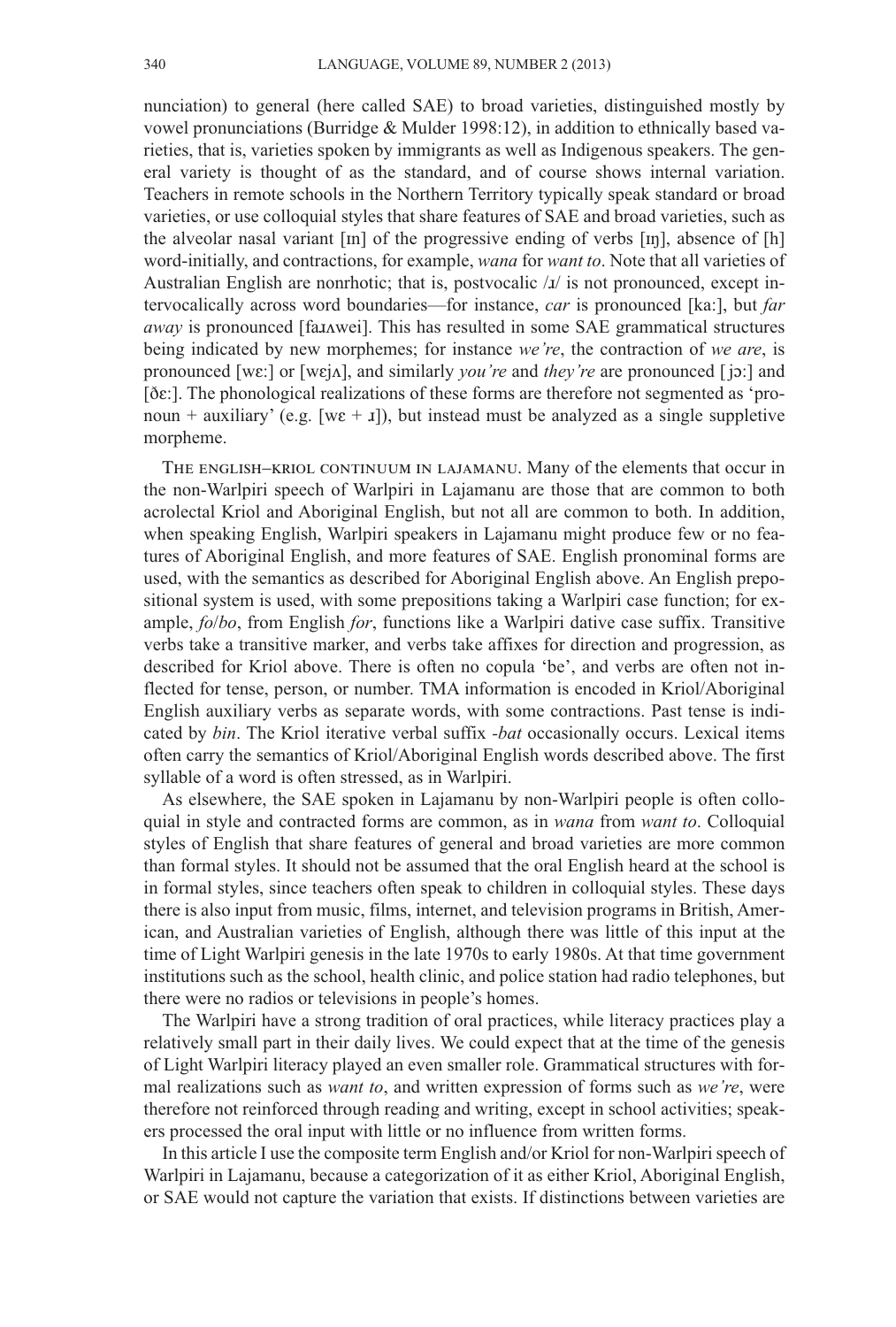relevant, I use Aboriginal English or SAE as needed. It is important to understand the variation within English and Kriol that was part of the input to the innovators of Light Warlpiri, as elements of the innovative auxiliary system can be traced separately to SAE andAE and/or Kriol as input varieties, and the multiple input varieties may be part of the motivation for the dramatic and rapid grammaticalization that took place.

Code-switching between warlpiri and english-kriol. Code-switching between Warlpiri and English and/or Kriol is common in the community, and can be divided into two types: (i) adult-adult switching, with variable switching patterns, and (ii) switching in child-directed speech, with switching patterns that resemble the language division in Light Warlpiri: that is, verbal structure from English and/or Kriol, and other elements from Warlpiri (O'Shannessy 2012). When adults who are not Light Warlpiri speakers code-switch, they do not use the full Light Warlpiri auxiliary paradigm, or Light Warlpiri conventionalized verb forms in which Warlpiri verb stems take AE/Kriol affixes. They do sometimes use the irrealis *-rra* 'FUT/OBL' part of the Light Warlpiri paradigm, but so far there are no examples of the nonfuture *yu-m* and *wi-m* forms in the data. When these speakers use AE/Kriol verbs, they typically also use AE/Kriol auxiliaries such as the past-tense *bin* and the future/obligation *garra*/*gada*. In sentences with Warlpiri verbs, they may use English insertions as preverbs combined with inflecting verbs, most often the inchoative *-jarrimi* and causative *-mani*. They also insert nouns and noun phrases, and switch languages both intra- and intersententially. Example 23, consecutive clauses from one speaker, shows code-switching. Elements from Warlpiri are in italics.

(23) a. *Yuwayi ngula-rna ngula-janga* maridi *nyina-ja* 1983 yes anaph-1sg.S anaph-abl married be-pst 1983

b. an a **bin hab-im** first son Anthony.

and 1sg.S PST have-TR first son Anthony

'Yes, then I was married in 1983, and I had my first son, Anthony.'<sup>4</sup>

(SponWA56\_LA55)

The speaker switches from Warlpiri to Aboriginal English between clauses 23a and 23b. In 23a an English word *married* and an English date *1983* are inserted into a Warlpiri sentence. In 23b, the AE/Kriol past auxiliary *bin* occurs with an AE/Kriol verb.

Speakers older than the Light Warlpiri-speaking cohorts also use code-switching patterns that resemble Light Warlpiri in that the verbal component is from English and/or Kriol, as in 24, and most other elements are from Warlpiri, but this pattern is used more often in child-directed speech than in adult-adult speech (O'Shannessy 2012).

(24) *Marda-rni ka-npa wirriya kuja* **tak-ing-it** *yartiwaji* camera*-kurl*. have-NPST PRS-2sG.S boy REL take-PROG-TR picture camera-COM 'You have a boy who is taking a picture with a camera.' (ERGcardWA40)

In 24 an AE/Kriol verb is inserted into a Warlpiri sentence.

Light Warlpiri was conventionalized when children processed code-switched input with AE/Kriol verbs and auxiliaries in a Warlpiri string as a single system (O'Shannessy 2012). At the same time they grammaticalized elements of the competing input structures to form the new Light Warlpiri auxiliary system.

**4.** Light warlpiri.

**4.1.** Sociolinguistic background. Non-Indigenous people were drawn to the Tanami Desert and Victoria River areas of the Northern Territory to establish cattle stations and to mine for gold. Lajamanu Community, at first called Hooker Creek, was

<sup>4</sup> Personal names in the examples have been changed for the sake of anonymity.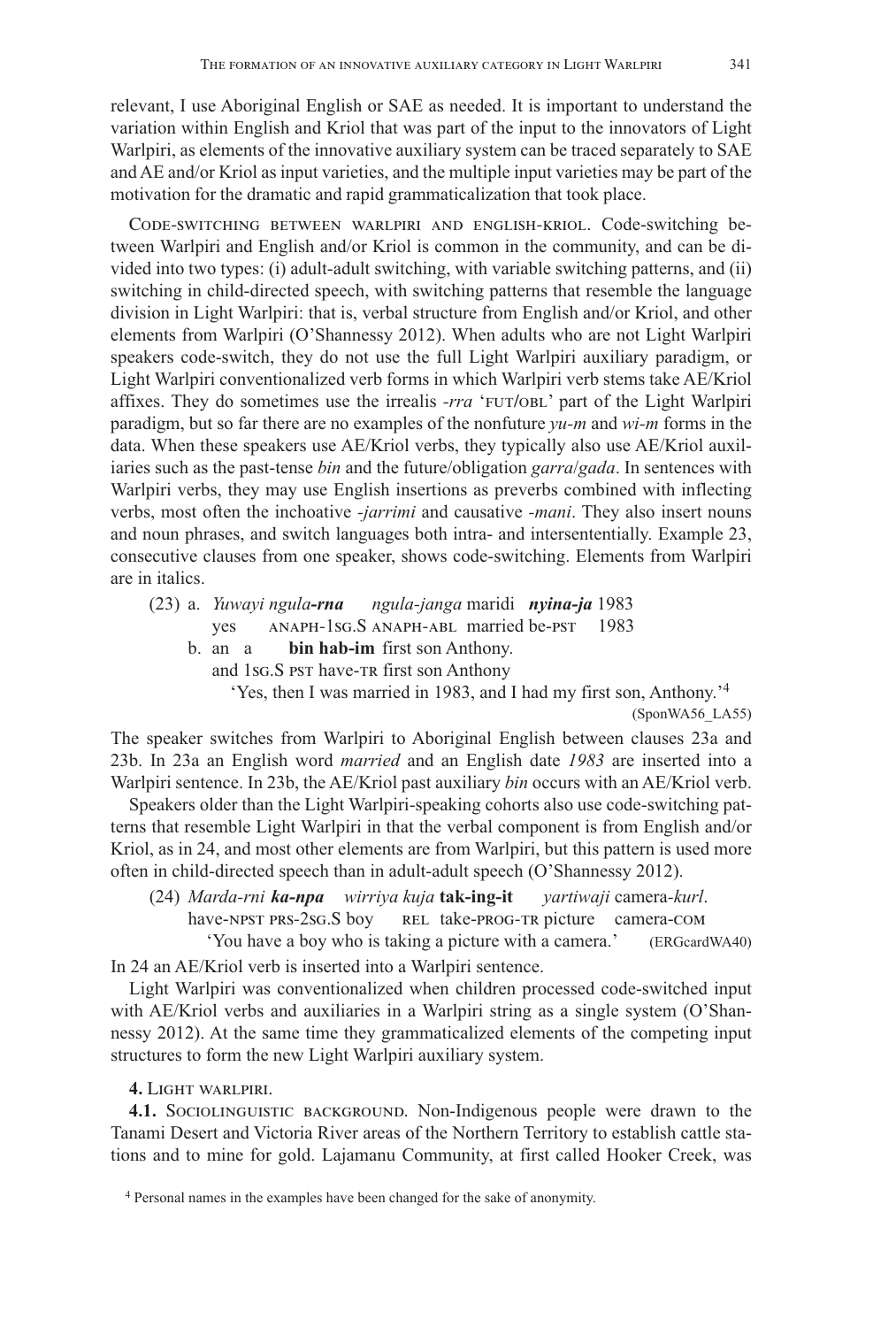settled in 1948 (Rowse 1998:147) or 1949 (Berndt & Berndt 1987:264) as part of a government-administrated Aboriginal reserve, by a small group of Warlpiri and some non-Warlpiri administrators (Rowse 1998). In the next few years more Warlpiri came to live there (Meggitt 1962), mostly through forced relocation by the government (Berndt & Berndt 1987). The government imposed centralized communal food preparation and distribution, and the lives of the Warlpiri changed irrevocably (Rowse 1998:161). In the 1950s–1980s, Warlpiri adults worked on surrounding cattle stations, where they mixed with Indigenous people speaking many Australian languages (Berndt & Berndt 1987: 264), and Kriol was their common language. Living conditions for Indigenous people on the stations were very poor, and the people were not able to exercise any basic rights (Berndt & Berndt 1987, Rowse 1998). A school was opened in Hooker Creek in 1952 but closed down and reopened in 1956 (Rowse 1998:161). The community is approximately 600 km from the nearest town, Katherine, and has always had minimal access to modern resources. For instance, as noted above, even in the 1980s the Warlpiri in the community did not have telephones, radios, or televisions, and only government institutions had radio-telephones.

The community now has approximately 600 residents, almost all Warlpiri. There are always some non-Indigenous transient residents, such as school teachers, police, health workers, and shop workers. Some Warlpiri adults also work in each of these areas. Very few people now work on cattle stations, and few of those who worked on them earlier are still alive, so Kriol is spoken less often now than it was at the time when Light Warlpiri was formed (M. Laughren, p.c.). There is a local government-run school that has had bilingual education in Warlpiri and English for two periods of several years, but conflicting ideologies about language and education ensure that the Warlpiri continually struggle to be permitted to teach Warlpiri, or to teach in Warlpiri, in the school. In the last few years access to technology in the community has increased, and most families now have cell phones with internet connection, televisions, CD and DVD players, and some have computers. There is access to computers in the school and in the community library.

**4.2.** STRUCTURE OF LIGHT WARLPIRI. The Light Warlpiri data were collected by me between 2002 and 2010 in Lajamanu Community. The data are approximately 150 hours of naturalistic interactions and elicited production data. Spontaneous interactions between children with other children and their caretakers, and adult-to-adult interactions, were audio- and/or videotaped. The children were aged between approximately two and eleven years. The adult conversations consisted of a local female research assistant talking with other female adults about their personal histories and everyday lives. Elicited production data are stories told by adults and children from picture stimuli (e.g. Mayer 1969, Egan 1986, O'Shannessy 2004).

**4.3.** Predication in light warlpiri: verbal predication. The Light Warlpiri verbal system draws on Warlpiri, SAE, and AE/Kriol.

| $(25)$ I-m |                                   | puk-um jilkarla-ng wiyarrpa.                   |                   |
|------------|-----------------------------------|------------------------------------------------|-------------------|
|            |                                   | 3sG.S-NFUT poke-TR thorn-ERG dear.one          |                   |
|            | 'The thorn poked it, poor thing.' |                                                | $(C01 \; 4 \; 4)$ |
|            |                                   | $(26)$ Yu-m winjirn-im hap-wan kuja-ng.        |                   |
|            |                                   | 2sG.S-NFUT pour/spill-TR half-one thus-ERG     |                   |
|            |                                   | 'You've spilled some of it, like this.'        | $(C03 \t17)$      |
|            |                                   | (27) Karlarnjirri wi-m faind-im wita-pawu.     |                   |
|            |                                   | long-nosed.dragon 1PL.S-NFUT find-TR small-DIM |                   |
|            |                                   | 'We found a small long-nosed dragon.'          | (CO4 7)           |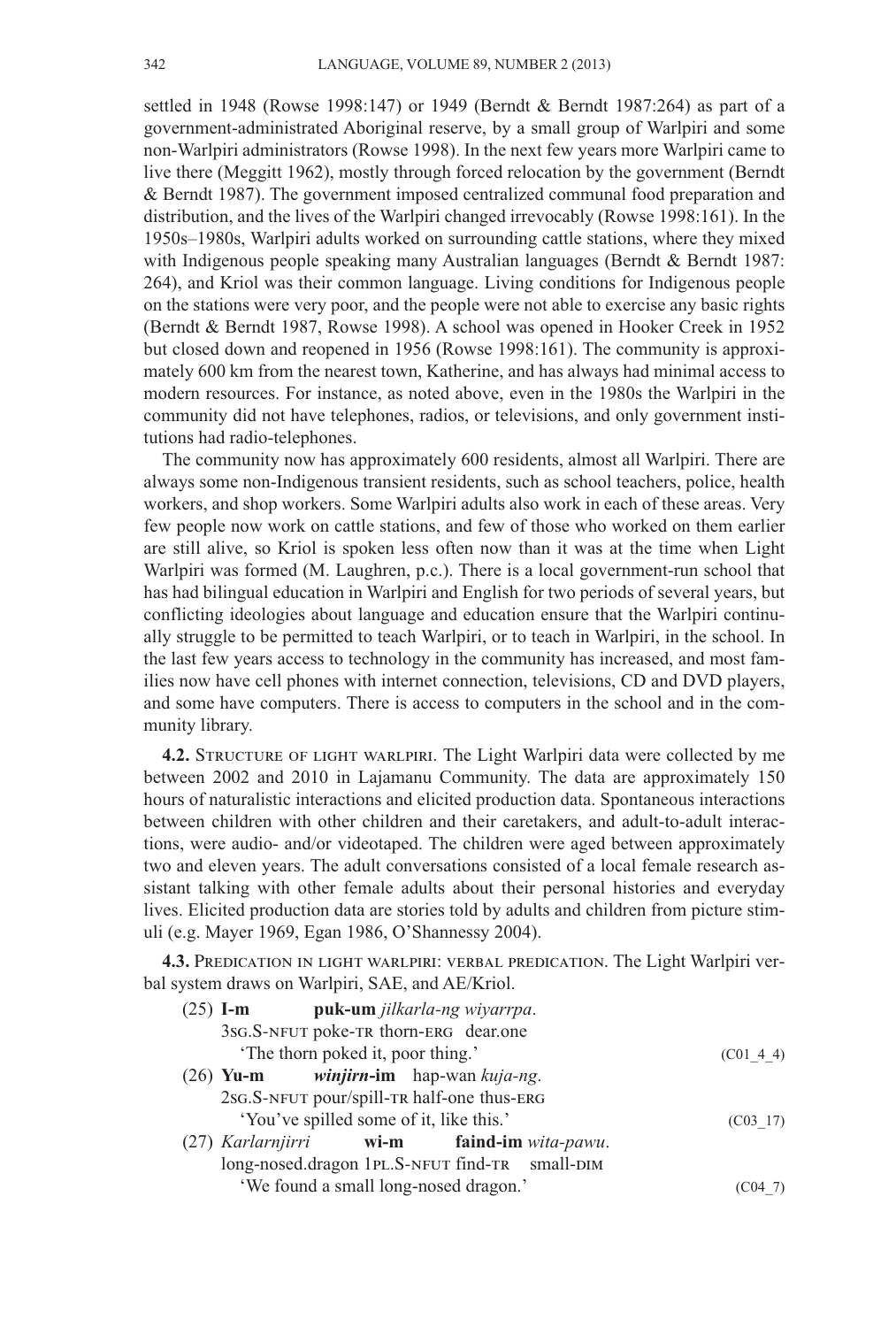In 25, the transitive verb has the form and structure of AE/Kriol, with the transitive suffix -*im*. The transitive marker has allomorphs according to vowel harmony with the stem, but the vowel is most often pronounced as a schwa. The word order in 25 is VS, in 26 is VO, and in 27 is OV, and word order in general is variable, and pragmatically ordered (O'Shannessy 2009). Noncontiguous elements of the constituent *karlarnjirri wita-pawu* 'long-nosed.dragon small-DIM' are a property from Warlpiri. (The use of the specific term *karlarnjirri* 'long-nosed dragon'(*Lophognathus longirostris*) rather than a label such as *lizard* shows continuation of Warlpiri ethnobiological knowledge.) In Light Warlpiri the ergative case marker occurs on approximately 60% of overt transitive subjects, most often when there is VO order, and is also taking on a discourse function of highlighting the salience of the agent (Meakins & O'Shannessy 2010). In 25 the ergative marker occurs on a postverbal transitive subject, and probably also highlights the affectedness of the patient. Example 26 shows a transitive verb stem from Warlpiri with an AE/Kriol transitive suffix, and ergative marking on the adverb *kuja* 'thus', as in Warlpiri. The nonfuture/realis verbal auxiliaries *yu-m*, in 26, and *wi-m*, in 27, are the most innovative forms, and are explained in detail below. Lexical items are from both Warlpiri and English and/or Kriol.

As illustrated in 26, a small subset of transitive verb stems in Light Warlpiri are from Warlpiri, with the Kriol transitive marker attached. When these forms were created, the Kriol-like pattern of a transitive affix occurring on transitive verbs was maintained, and the Warlpiri forms were reanalyzed. Recall that sometimes final vowels are omitted from Warlpiri words. Omission of a final vowel from the inflected verb *winji-rni* 'pour/ spill-npst' leaves *winjirn*. The whole consonant-final inflected word was reanalyzed as a stem, *winjirn*, and the transitive affix *-im* attached, to create *winjirn-im* 'pour/spilltr'. Most verbs in this set do not show any tense distinction, but one verb, *pantirn-im* 'pierce-tr', does sometimes show a vowel change to *panturn-um* 'pierce-tr', which reflects a residue of regressive vowel harmony in Warlpiri inflected verbs (cf. Nash 1986, Harvey & Baker 2005). The verb form with a Kriol transitive marker does not occur in Warlpiri.

The innovative auxiliary system, shown in Table 2, makes use of English and/or Kriol forms and draws on the structures of all of the sources, but shows reanalysis of selected source elements to create a new system (O'Shannessy 2005). The new system shows modal distinctions that are not simply replicas of those in Warlpiri or English and/or Kriol. In addition, the innovators of Light Warlpiri drew some forms and structures from SAE and AE/Kriol, and some semantics and structure from Warlpiri. Within the elements drawn from SAE, one, the desiderative *-na*, is specifically from a colloquial style. This suggests that multiple varieties and styles were present in the sources, and that the innovators were sensitive to distinctions between them.

| <b>FORMS</b> | $1_{SG}$ | 1PI.   | 2sG                   | 3s <sub>G</sub> | 3PL    |
|--------------|----------|--------|-----------------------|-----------------|--------|
| Nonfuture    | a-m      | wi-m   | yu-m i-m              |                 | de-m   |
| Future       | a-rra    | wi-rra | vu-rra i-rra          |                 | de-rra |
|              | a-l      | wi-l   | $\sim$                | $i-1$           |        |
| Desiderative |          |        | a-na wi-na yu-na i-na |                 | de-na  |

TABLE 2. Light Warlpiri auxiliary paradigm.

The grammatical structure of the auxiliary template shows influence from Warlpiri, SAE, and Kriol, in that a pronominal element adjoins a temporal element, with the order pronoun-TMA, as in English *I'm*. In Warlpiri the order of the components is TMA-pronoun, and in nonpast clauses is phonologically realized as two cliticized com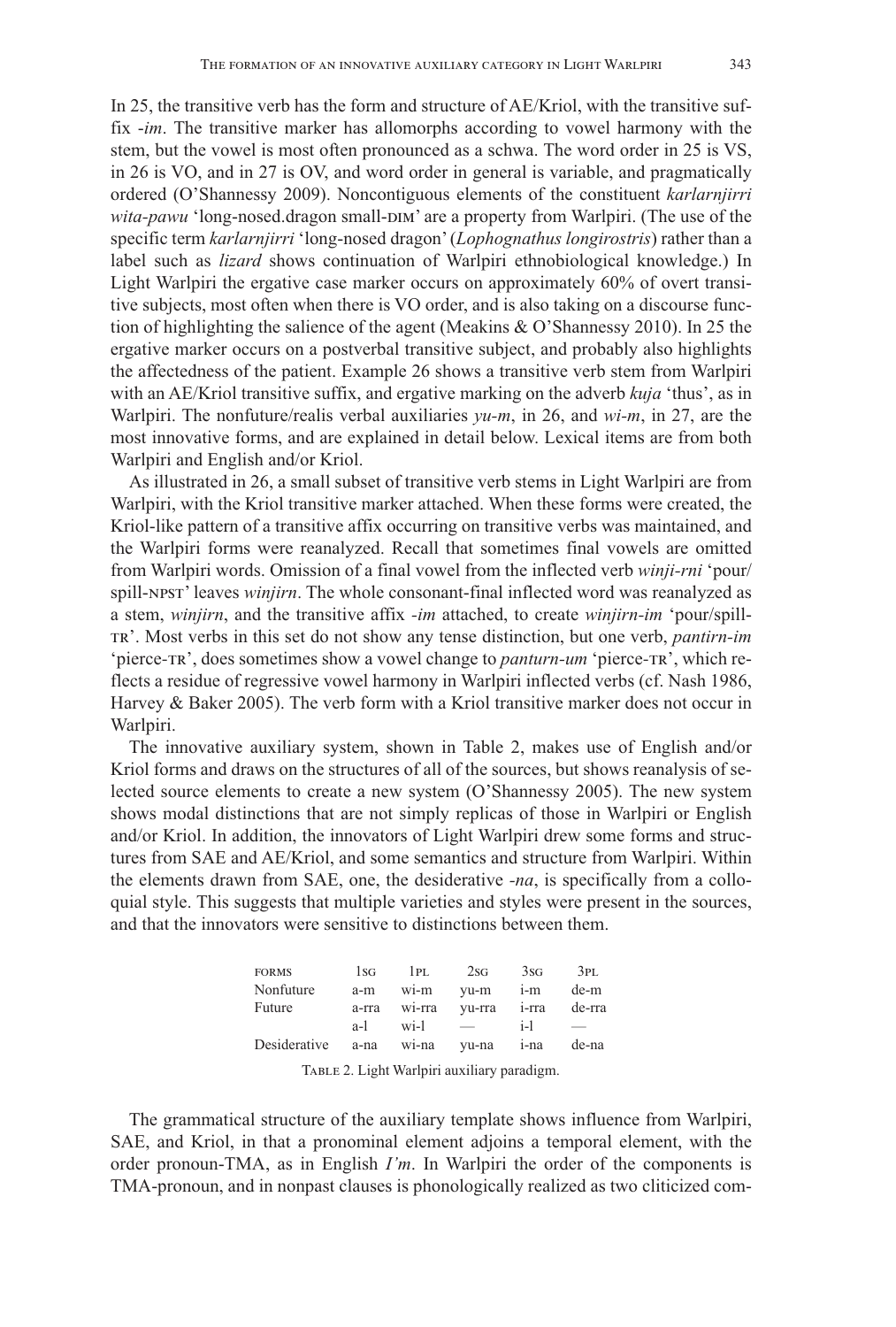ponents, for example, *ka-rna* 'pres-1sg' (except third singular forms that are null). The pronominal elements function in a similar way to Warlpiri subject pronoun clitics, in that they are affixed to a TMA element and show agreement with subjects, whether overt or not. They are unlike the Warlpiri subject clitics in that in Light Warlpiri the pronominal elements can occur without the TMA elements.

In SAE, the pronoun-TMA template is phonologically distinguished only in the contracted first and third singular present constructions, *I'm*, *he's*, *she's*, and *it's*. As discussed above, phonologically, a single suppletive morpheme is present in other contracted present-tense constructions [ jɔ:] 'you're', [wɛ:] 'we're', [ðɛ:] 'they're'. In Aboriginal English and Kriol, the verb 'be' does not usually occur, and accordingly, contracted forms do not occur. Third singular forms such as 'she's going' are therefore realized as *i go*/*i going*. In the Light Warlpiri auxiliary, pronominal forms from English and/or Kriol combine with a modal form, partly from English and/or Kriol, and with some innovations, on a template probably influenced by Warlpiri, SAE, and Kriol, to form the new paradigm.

In Light Warlpiri, the English-derived first-person singular pronoun is pronounced /a/, not /aɪ/. (Warlpiri free pronouns can additionally occur, for emphasis.) The /a/ pronunciation also occurs in Fitzroy Valley Kriol (Hudson 1983a). The *-l* form is a replica of the English contraction *I'll* 'I will'. The *-rra*/*-da* forms occur at least to some extent in Kriol (S. Cutfield, G. Dixon, p.c.) and are derived from the future/obligation auxiliaries *garra*/*gada* 'will/have to', which in turn are from English *gotta* 'have got to'. When the forms are contracted so that the first syllable *ga* is omitted, the final syllable can be attached to a pronoun, resulting in *a-rra*/*a-da*. A form *ada* is documented for one variety of Kriol (Sandefur 1979), and presumably it refers to the same *a-rra*/*a-da* form described here. The desiderative *-na* forms also occur in Kriol (S. Cutfield, p.c.), with reanalysis of *wana* 'want to' and omission of the first syllable, resulting in *-na*. The elements of the future subparadigm *-rra*/*-da* and the desiderative *-na* are attested outside of Light Warlpiri, in some Kriol-speaking communities, but the extent to which they are used, or comprise a subparadigm, is not clear. No systematic study of their use has been conducted to date, and they are not documented in descriptions of Kriol or Aboriginal English varieties, presumably because they are recent regularizations. To my knowledge they were first documented in O'Shannessy 2005 in a discussion of the sources of Light Warlpiri. The contracted future and desiderative forms do occur in a mixed language spoken in a community approximately 110 kilometers from Lajamanu Community, Gurindji Kriol (Meakins 2011b:106), yet recent works on Kriol (Munro 2004, Nicholls 2009) do not include documentation of these contractions. Grammaticalization from a function word to a grammatical affix is a regularly occurring linguistic process (Hopper & Traugott 1993), so it is possible that the contractions arose in several communities of speakers independently, or that they spread through contact between Kriol speakers, or a combination of the two processes.

The irrealis/future constructions in Light Warlpiri appear to have multiple motivations. First, they appear to have entered Light Warlpiri at least partially through contact with Kriol speakers. Second, they may have also undergone processes of grammaticalization within Light Warlpiri. Third, they show structural influence from Warlpiri. Recall that the Warlpiri auxiliary has a TMA-pronoun structure. The contracted Light Warlpiri forms fit neatly over a Warlpiri-influenced structural template in which TMA and pronominal elements are affixed together. Fourth, the realis-irrealis distinction in Light Warlpiri is influenced by the same semantic distinction in Warlpiri, but in Warlpiri there is no one-to-one correlation with forms (Laughren 2012). In Warlpiri, in-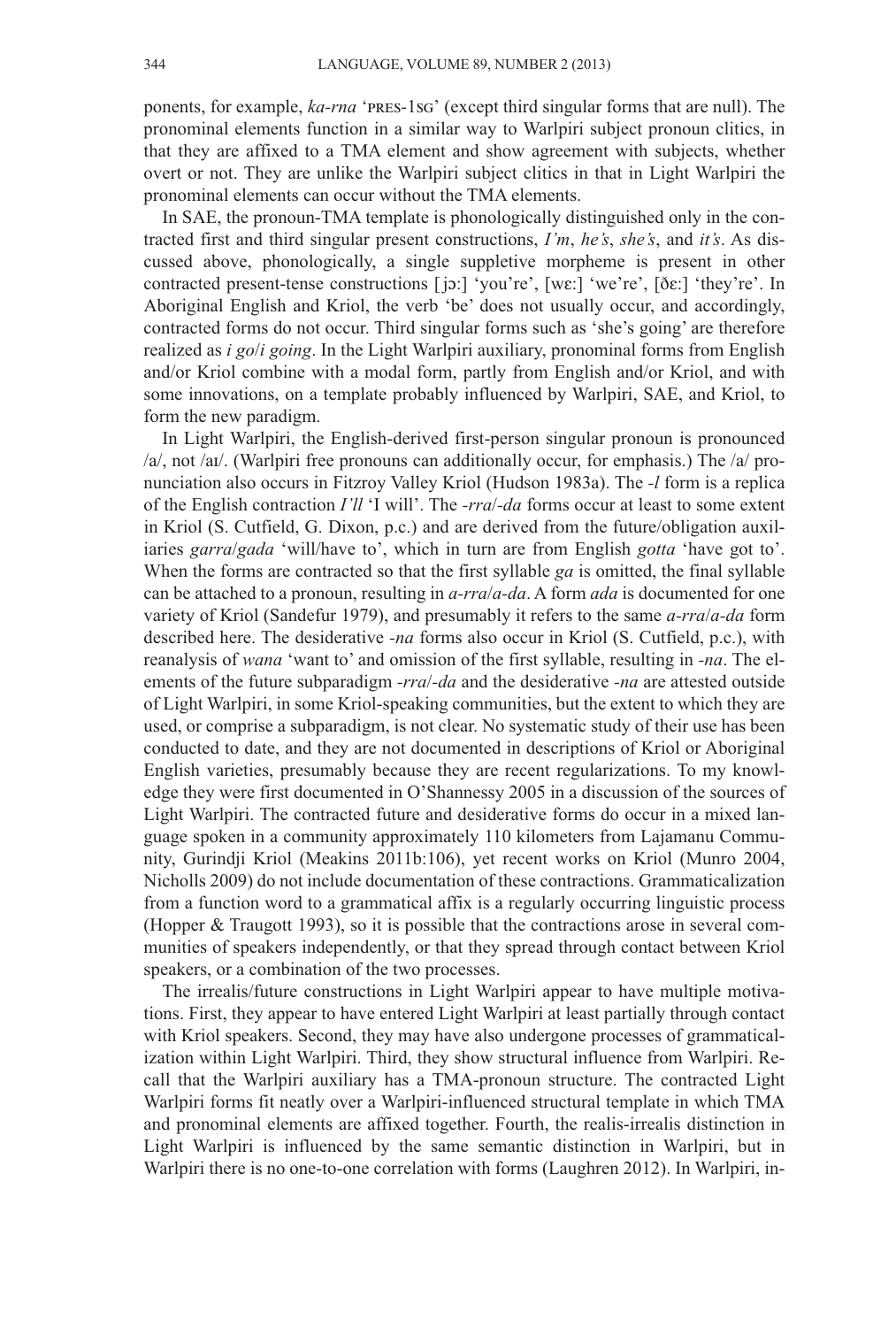teractions of TMA elements in the auxiliary cluster and verbal inflections show a semantic distinction of actualized versus unactualized events, with the unactualized category further divided into future/potential and irrealis (present and past). The actualized category corresponds to the nonfuture/realis category in Light Warlpiri that is indicated by *-m*, and the two unactualized categories in Warlpiri correspond to the Light Warlpiri categories of future/potential, marked with *-rra*, and desiderative, marked with *-na* (Laughren 2012). Table 3 summarizes the mapping of Warlpiri semantic verbal distinctions onto Light Warlpiri.

| <b>AUXILIARY</b> | <b>VERB</b>             | <b>MEANING</b>                                                        | <b>FACTIVITY</b>                   |      | <b>LW AUXILIARY BASE</b> |
|------------------|-------------------------|-----------------------------------------------------------------------|------------------------------------|------|--------------------------|
| <b>BASE</b>      | <b>FORM</b>             |                                                                       |                                    |      |                          |
| lpa<br>Ø<br>ka   | past<br>past<br>nonpast | past imperfective<br>past perfective<br>nonpast                       | actualized<br>(factive)            | -m   | 'nonfuture'              |
| Ø                | nonpast                 | permissive/directive;<br>future prediction<br>under negative operator | unactualized<br>(future/potential) | -rra | 'future'                 |
| lpa<br>Ø         | irrealis<br>irrealis    | unrealized in present<br>unrealized in past                           | unactualized<br>(irrealis)         | -na  | 'desiderative'           |

| TABLE 3. Auxiliary-inflecting verb combinations in Warlpiri with Light Warlpiri equivalent (Laughren 2012). |  |  |  |  |
|-------------------------------------------------------------------------------------------------------------|--|--|--|--|
|                                                                                                             |  |  |  |  |

The nonfuture/realis *-m* subparadigm shows radical reanalysis that, through incremental changes, results in a categorial dichotomy that is not found in Warlpiri, English, or Kriol structure, though it is present semantically in Warlpiri. The phonological form exists in SAE, in *I'm* (but pronounced [am] in Light Warlpiri), but there is no equivalent form, or formal realis-irrealis distinction, in either AE/Kriol or Warlpiri. The new modal distinction can be traced to elements in the multiple source varieties, which were recombined and reanalyzed. Surface forms with a phonological structure similar to [am] are found in the AE/Kriol pronominal forms *im* '3sg' (from English *him* and *them*) and *dem* '3pl'(from English *them*). These are pronouns, and do not provide any temporal or modal information. Another form with similar structure comes from rapid articulation of an AE/Kriol pronoun followed by the AE/Kriol simple past-tense auxiliary, *bin*: when *a bin* '1sq pst' is pronounced very quickly, the vowel in *bin* and the initial stop consonant are lost, the place of the alveolar nasal assimilates to the bilabial stop, and [am] results. A phonological similarity can thus be seen in the surface forms of *am*, *im*, and *dem*. The *am*, *im*, and *dem* surface forms are reanalyzed on analogy with the structural template of Warlpiri bound pronouns, SAE *I'm*, possibly the Kriol contractions *a-rra* and *a-na*, and possibly the contraction of *a bin* to [a-m], so that they have the structure *a-m* '1sg', *i-m* '3sg', and *de-m* '3pl'. Now there is a partial paradigm, and once it is regularized such that *yu* '2sG' and *wi* '1PL' are added on analogy with the previously existing forms, to create *yu-m* and *wi-m*, a new subsystem exists. At this point we can see how the surface forms were selected from several source varieties, SAE and AE/Kriol, and combined with the structures of Warlpiri, SAE, and Kriol.

Now the question is, how did the *-m* form take on the meaning of nonfuture/realis, when there is not a similar structural category in SAE, AE/Kriol, or Warlpiri? Another question is why the AE/Kriol dedicated past-tense form *bin* was not taken up in Light Warlpiri as a past-tense marker, when it was available in the input. The new distinction can be traced to reanalysis of source elements, structural influence from the sources, and semantic influence from Warlpiri. In Warlpiri past-tense clauses, the TMA element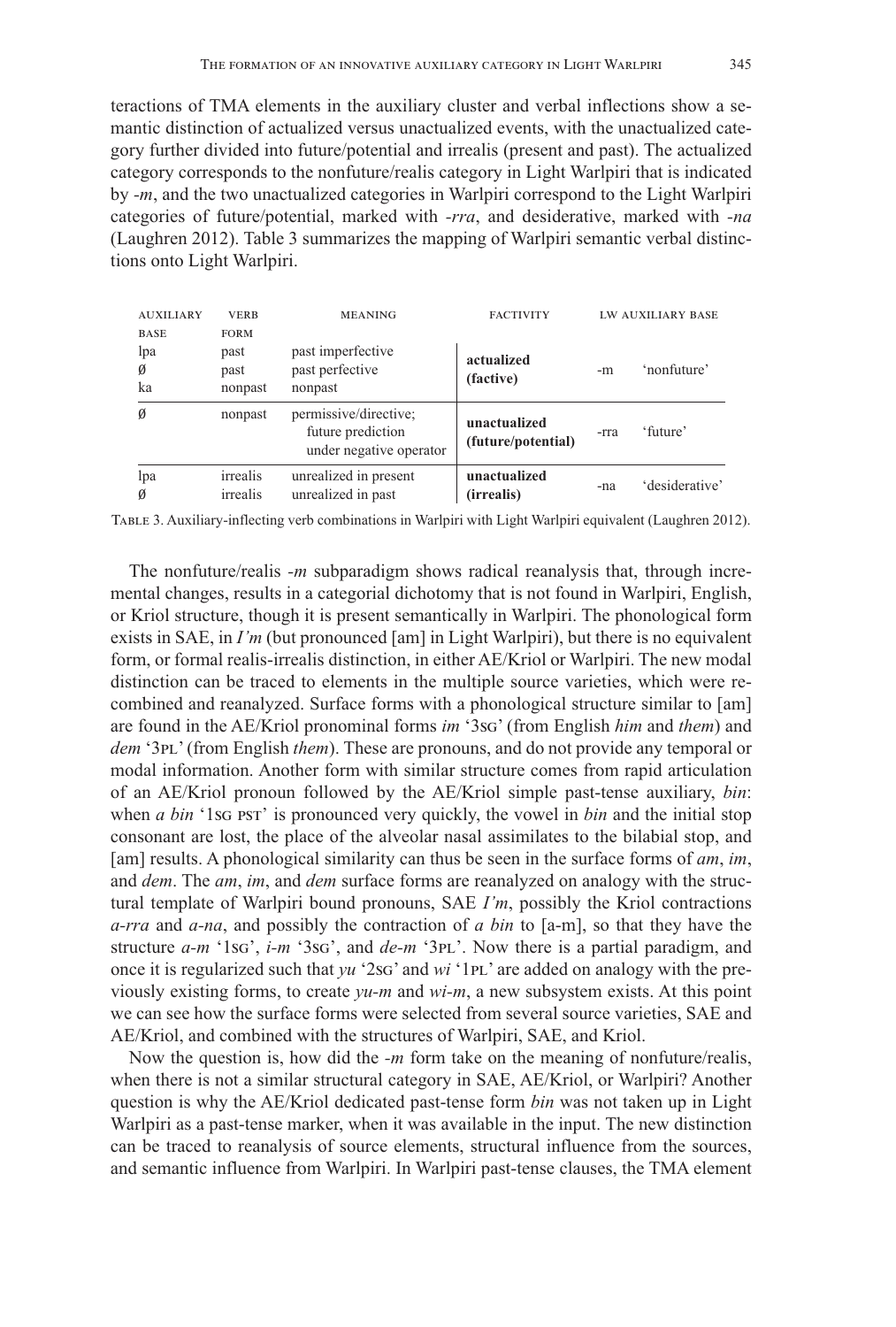of the auxiliary form is phonologically null, and this could have been an influence on Light Warlpiri, in that Light Warlpiri speakers rarely use a phonologically realized pasttense marker. In SAE, *-m* (in *I'm*) indicates present tense, and in AE/Kriol *bin* and *imin* indicate past tense. The innovators of Light Warlpiri selected the present temporal component of *-m* from SAE, and the past temporal component of *bin* from AE/Kriol, along with no overt form for past on analogy with Warlpiri, and combined these, creating a nonfuture/realis category that complements the future/irrealis and desiderative categories indicated by the *-rra*/*-da* and *-na* subsystems. Additionally, the realis-irrealis distinction, with irrealis divided into future/potential and irrealis, echoes that of the actualized/unactualized semantic distinction found in Warlpiri, with unactualized divided into future/potential and irrealis (Laughren 2012).

One might ask why, in Light Warlpiri, only the SAE first singular present auxiliary contraction [m] was selected, and not other contracted forms from SAE, such as secondor third-person forms. There are several motivations. First, as discussed earlier, the phonological realization of SAE first-, second-, and third-person plural pronouns plus contracted auxiliary structure is a single suppletive morpheme, since the nonrealization of the [ɹ] of the auxiliary means that phonologically distinctive pronominal and TMA forms are no longerrepresented.Third-person singularforms, *he's*,*she's*, and *it's*, do have a phonologically realized auxiliary component in SAE, but third-person singular morphemes are not typically realized in Aboriginal English and Kriol, and there is no copula verb. Additionally, the Warlpiri phonemic inventory excludes fricatives, and the thirdperson pronouns in Aboriginal English and Kriol are *i* '3sg.S' and *im* '3sg.O', with the fricatives deleted, which might together have biased the speakers against fricative forms in Light Warlpiri. Second, English first-person pronoun and contracted auxiliary forms occur more frequently than second- and third-person forms do. For example, a frequency count taken from spoken texts in the online Corpus of Contemporary American English shows that *I'm* occurs far more frequently than the other contractions, and far more frequently than the uncontracted *I am*. <sup>5</sup> For these reasons, the [m] form may have been salient to the speakers in a way that the other contracted forms were not.

The new system has not completely replaced the AE/Kriol past and future/obligation auxiliaries *bin* and *garra*/*gada*. These full forms do sometimes occur in the speech of Light Warlpiri speakers. In the data there are 3,555 Light Warlpiri *-m* auxiliary forms (*a-m*, *yu-m*, *wi-m*, *i-m*, *de-m*), versus forty-three occurrences of *bin*, and 1,107 *-rra* forms (*a-rra*, *yu-rra*, *wi-rra*, *i-rra*, *de-rra*), versus eighty-eight occurrences of *garra*/ *gada*. The high number of *-m* forms is because the morpheme encodes present as well as past tense. It is unclear at this stage whether the older forms indicate code-switches to AE/Kriol, or residue from the AE/Kriol system still present in Light Warlpiri, or a reading of past excluding present. When grammaticalization occurs, older forms usually remain in use alongside the new forms for some time (Hopper & Traugott 1993).

<sup>5</sup> The relative frequencies of English contracted and uncontracted pronoun + auxiliary tokens in the Corpus of Contemporary American English (spoken) (http://corpus.byu.edu/coca/) are given in (i). The total number of tokens is 844,685, and each form is given with the percentage it represents of the total tokens.

| <b>CONTRACTED</b> | $\frac{0}{0}$ | <b>UNCONTRACTED</b> | $\%$ |
|-------------------|---------------|---------------------|------|
| 1'm               | 22            | I am                |      |
| we're             | 16            | we are              | ٩    |
| you're            | 14            | you are             | κ    |
| he's              | 13            | he is               | 3    |
| they're           | 12            | they are            | 5    |
| she's             | 5             | she is              |      |
|                   |               |                     |      |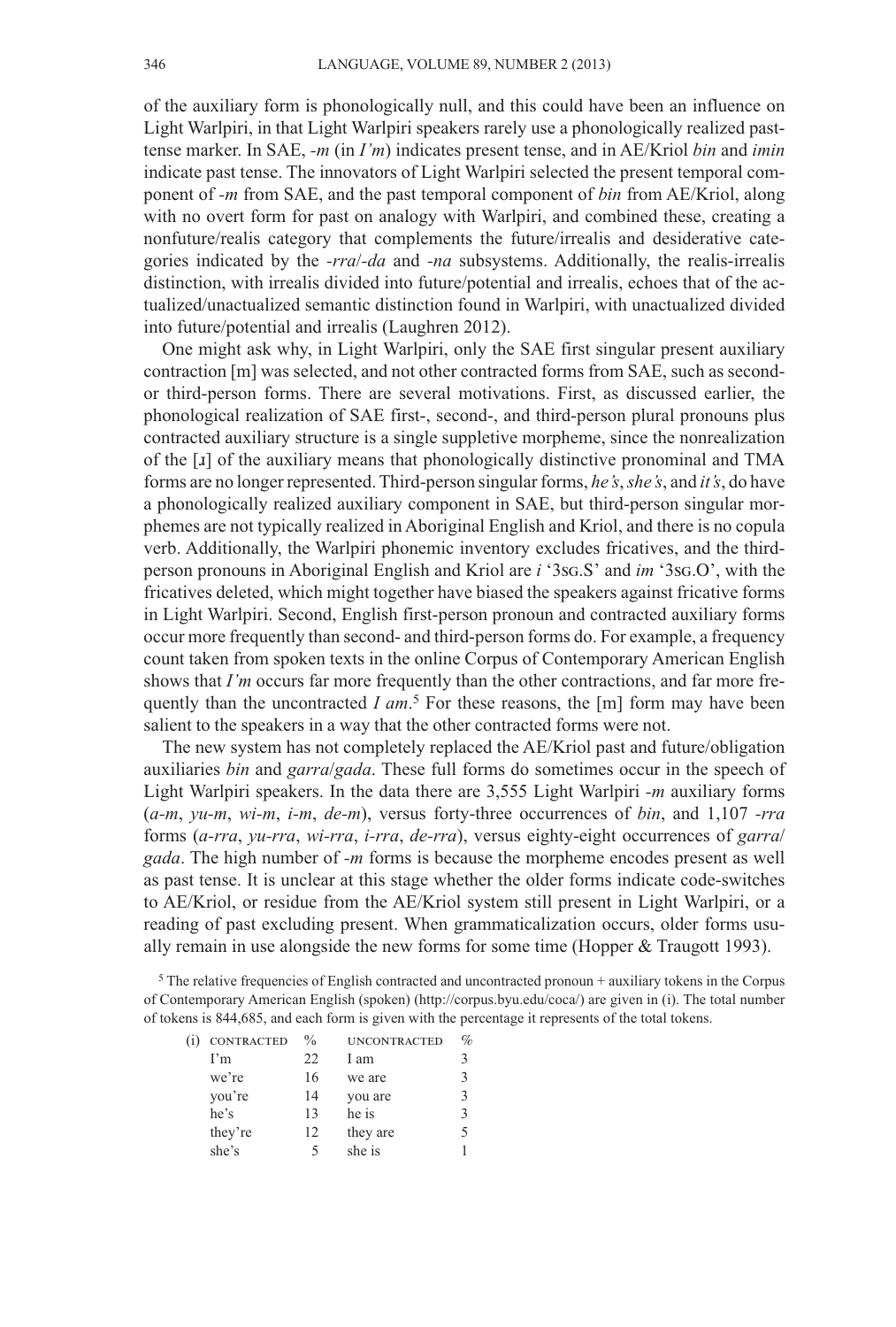**4.4.** Predication in light warlpiri: nominal predication. Light Warlpiri is also like Warlpiri in having nonverbal predicators (nominals in Warlpiri). A Light Warlpiri nonverbal clause consists of an auxiliary cluster and a nonverbal element, as in 28.

(28) Yu**-m** pina. 2sg.S-NFUT knowledgeable 'You are knowledgeable./You know it.' (C02\_13)

An analogous Warlpiri nominal clause consists of a free pronoun with the pronominal element of the auxiliary optionally affixed to it, plus the nominal, as in 29.

(29) Nyuntu**(-npa)** pina. 2sg-2sg.S pina 'You are knowledgeable.'

In the Light Warlpiri construction the TMA element of the auxiliary attaches to an English pronoun from within the auxiliary system, not to a Warlpiri free pronoun. The similarities are that both are nominal clauses and contain an auxiliary element.

**5.** Discussion. The grammaticalization processes that took place in the genesis of Light Warlpiri are those involved in ordinary contact-induced grammaticalization extension, desemanticization, decategorization, and erosion (Heine & Kuteva 2005:80). Extension is present in the use of the English present-tense auxiliary contraction *-m* (from *I'm*) for the novel temporal meaning of nonfuture. This is also desemanticization, because *-m* no longer has the specific meaning '1sg present tense'that it has in English. Decategorization occurs when present- and past-tense categories are collapsed to form a nonfuture category. There is erosion of forms—AE/Kriol *bin* eroded through the process of *a bin* > *abn* > *am*. This grammaticalization is categorized as contact-induced, rather than as internal to a single linguistic system, because the influences of form and structure are from multiple languages. As shown above, the phonological forms are from varieties of English and/or Kriol, and the resultant structure is influenced by Aboriginal English and/or Kriol, as well as Warlpiri clitic structure.

In addition to these ordinary contact-induced grammaticalization processes, however, novel forms and structures not seen in any of the sources also very quickly emerged. The innovators saw congruence across different parts of speech and different varieties and styles in the sources, and combined them to produce a new system. The structures and distinctions that emerged are traceable to the source languages, but not all are transparent replicas of source structures. The equivalences across the varieties and styles in the input seen by the innovators motivated the innovations, and in turn, the frequency of occurrence and phonological salience of certain forms could have motivated that congruence. The sociolinguistic context in which oral input plays a major role, with little to no influence of written forms, is also significant here.

The rapid and dramatic innovation in the new system may be partly due to grammaticalization by young children in a complex multilingual context. The process of completing a paradigm is not unusual behavior for young children acquiring a language: children regularize irregular paradigms in nontarget ways in first language acquisition, then later learn the irregularities. For instance, children learning English overgeneralize regular past-tense verb endings to irregular verbs, before later learning the irregular forms (Cazden 1968), and paradigms in other instances of language nativization have also been completed by children (Shnukal & Marchese 1983, Jourdan 1989, 2009). But the innovators of the Light Warlpiri auxiliary system did much more than complete or regularize a partially existing or irregular paradigm—they created a new formal modal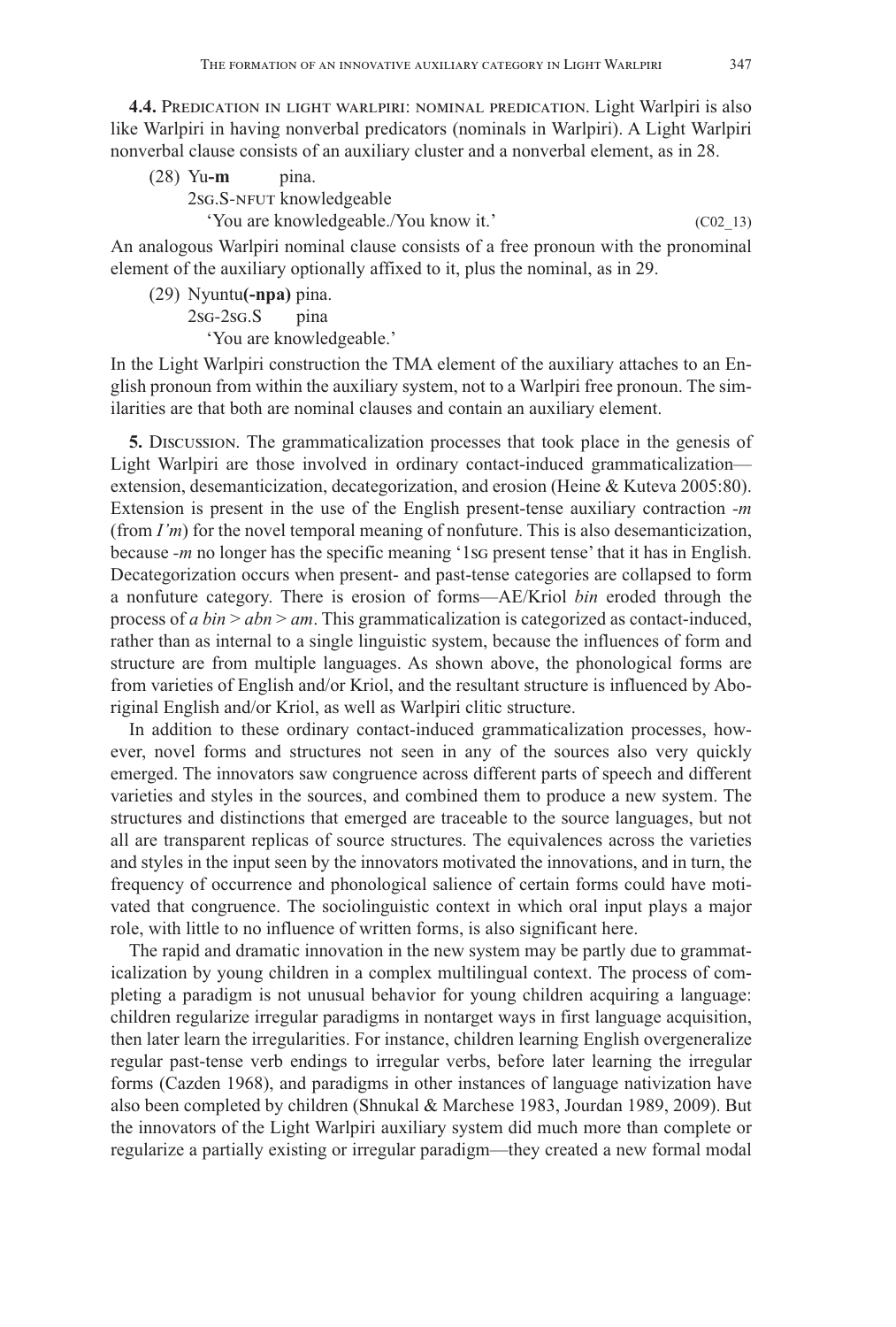distinction that did not exist in the sources. The congruence seen across different styles and varieties in the input structures led to the children's creating new categories, of which the realis subsystem then required completion. Other documented cases of children completing paradigms have not involved the creation of new temporal or modal distinctions, or entirely new paradigms not seen in the sources. In the genesis of Light Warlpiri, the children had to first reanalyze the input and create a new partial paradigm, then regularize it. Regularization could only take place once reanalysis of the meaning of the *-m* form had taken place.

The kind of innovation in the Light Warlpiri auxiliary paradigm is similar to that seen in the development of pidgins and creoles, in that a part of an existing category was reanalyzed as a structural category of its own. In Light Warlpiri the *-m* element of English *I'm*, combined with the semantics of Aboriginal English and/or Kriol *bin*, creates a novel structural category of realis mood. This appears to be somewhat similar to the processes that resulted in the Balkan languages' postposed article. In the Balkan situation it seems that part of the function of a category of linking article was altered, so that rather than being restricted to linking an NP to its modifiers, it became an article (Lindstedt 2000:238). The similarity with the innovation in Light Warlpiri is that the function of a structure changed in a way that did not have a direct correlate in the sources. In addition, in both situations the new structure combines elements of structures that are found in the sources.

It has been proposed that in mixed languages there is prototypically a split between the source languages such that one is the INFL-language, providing finite verb inflection, word order within the verb phrase, and the typology of clause combining, while the other provides 'unbound, potentially autonomous content' elements, such as negators and deictics(Matras 2003:154–55). This prototype does not allow for the verb phrase to contain core structural elements from more than one source, or radical reanalysis, as seen in the auxiliary component of Light Warlpiri. The Light Warlpiri data show that generalizations about the structures of mixed languages need to be revisited.

Since a new structural category is a result that occurs in pidgins, some creoles, languages in a linguistic area, and in Light Warlpiri, we should ask: what is common to the origins of these situations? The only clear common factor found in all four types of innovative scenario is that of multiple sources in the input. Light Warlpiri, pidgins, and some creoles also share the processes of rapid contact-induced reanalysis, and in the case of some pidgins and creoles, the role of children as nativizers. But convergence in the Balkan linguistic area took place over centuries, at least, and it is not known whether children or adults were the innovators, and child innovation is not a constant factor in pidgin and creole development, since there is unambiguous evidence for it only in some, such as Nicaraguan Sign Language. This leaves multiple source languages, varieties, or styles as the single common factor in the development of a new structural category not found in the sources for which there is evidence. Rapid contact-induced change is an additional factor common to Light Warlpiri and to some pidgins and creoles, but not linguistic areas.

It must be noted that Light Warlpiri differs from pidgins and creoles in several ways. It was formed from within a community of speakers who did not need a new code for communicative purposes. The speakers could have continued to speak Warlpiri and/or English and/or Kriol. A pidgin, by contrast, is formed when there is an immediate communicative need, and is spoken with people who do not speak one's own language. Additionally, Light Warlpiri is not a simplified grammatical system; it is a merging of systems, with innovations. Warlpiri nominal morphology is fairly intact, and where Warlpiri morphology is absent, English and/or Kriol prepositions occur. Pidgins show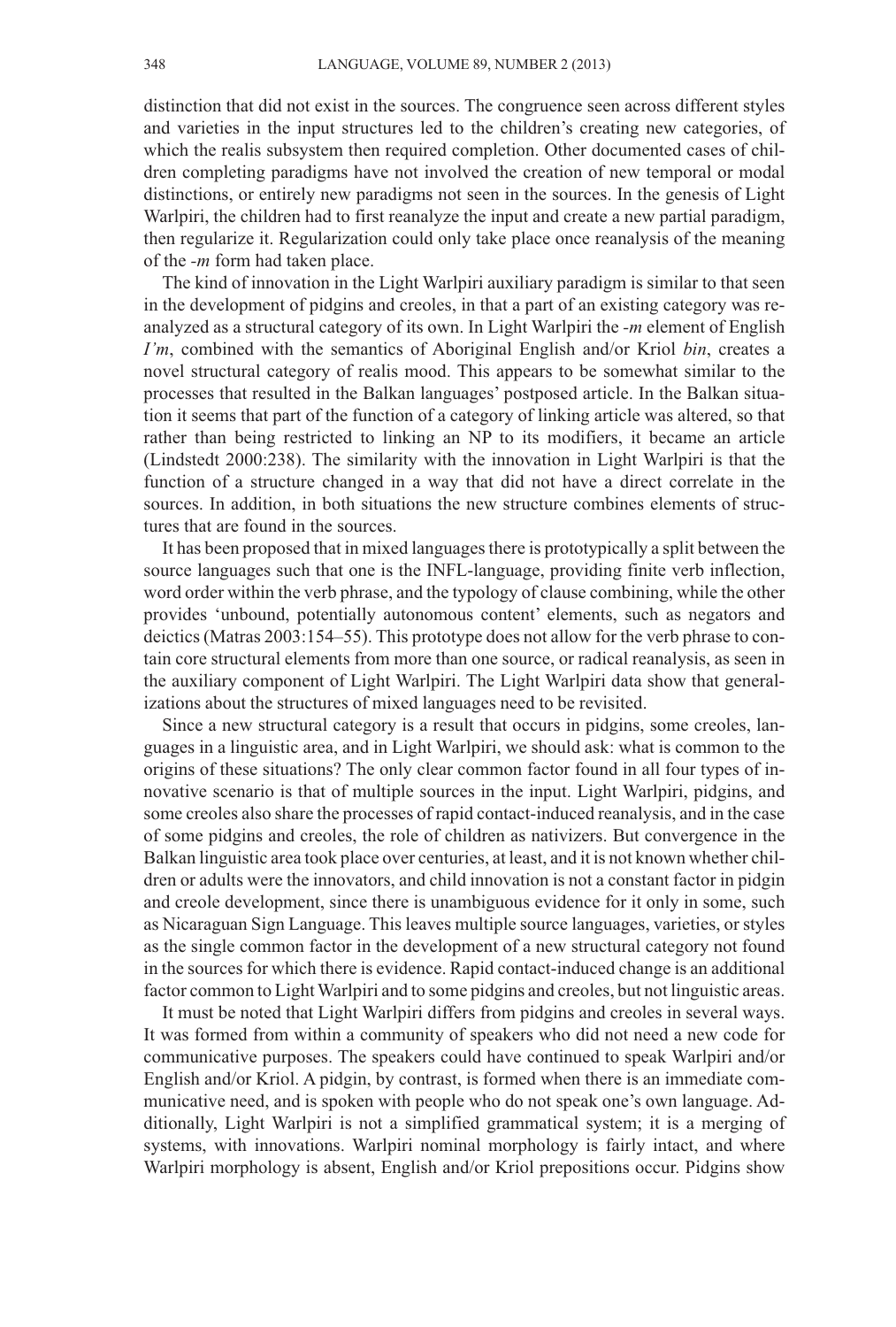less morphology than their sources, when the sources are morphologically rich. Finally, Light Warlpiri has lexical elements from both Warlpiri and English and/or Kriol. Most nominal structure is drawn from Warlpiri, and most verbal structure from English and/ or Kriol, while the innovative auxiliary draws on both types of source at every level. In pidgins, by contrast, typically the socially dominant language supplies the bulk of the lexicon, and grammatical structures are supplied by all contributing languages, along with innovations and grammaticalizations (Bakker 2003, Siegel 2004, Roberts & Bresnan 2008). Creoles, which are also not simplified, have the bulk of the lexicon from a lexifier, and grammatical structures from several contributing languages, as well as innovations and grammaticalizations, which may also involve more than one source (Bakker 2003, Siegel 2004, Plag 2005). It is therefore clear that Light Warlpiri is properly placed in the category of mixed language.

This formation of a new structural category in a mixed language, similar to what is seen in pidgins and creoles, suggests that the formation processes of each type of language need not always be completely distinct. While Light Warlpiri is clearly a mixed language, not a pidgin or creole, the fact that the processes involved and the result seen here overlap with those found in pidgins and creoles shows that there are points of intersection between the language types.

In summary, the verbal auxiliary system of Light Warlpiri shows radical restructuring of its source language elements—it has formal modal categories that do not occur in the source languages. Light Warlpiri has the properties of a mixed language, yet the innovation in the auxiliary component resembles that seen in pidgin and creole development, and in a linguistic area. The common factor of origin with pidgins, creoles, and linguistic areas is multiple sources. It may be that when elements of multiple sources combine in the genesis of a newly emerging system, the outcome of a new structural category is likely.

## **REFERENCES**

- Alleyne, Mervyn C. 1986. Substratum influences—Guilty until proven innocent. In Muysken & Smith 1986, 301–15.
- Ansaldo, Umberto. 2008. Sri Lanka Malay revisited: Genesis and classification. *A world of many voices: Lessons from documented endangered languages*, ed. by Arienne Dwyer, David Harrision, and David S. Rood, 13–42. Amsterdam: John Benjamins.
- Arends, Jacques, and Adrienne Bruyn. 1995. Gradualist and developmental hypotheses. *Pidgins and creoles: An introduction*, ed. by Jacques Arends, Pieter Muysken, and Norval Smith, 111–20. Amsterdam: John Benjamins.
- BAKKER, PETER. 1994. Michif, the Cree-French mixed language of the Metis buffalo hunters in Canada. In Bakker & Mous, 13–33.
- Bakker, Peter. 1997. *A language of our own: The genesis of Michif, the mixed Cree-French language of the Canadian Métis*. Oxford: Oxford University Press.
- BAKKER, PETER. 2003. Pidgin inflectional morphology and its implications for creole morphology. *Yearbook of Morphology* 2002.3–34.
- Bakker, Peter, and Maarten Mous (eds.) 1994. *Mixed languages: 15 case studies in language intertwining*. Amsterdam: IFOTT.
- Bakker, Peter, and Robert A. Papen. 1997. Michif: A mixed language based on Cree and French. In Thomason 1997c, 295–363.
- BAVIN, EDITH L., and TIM SHOPEN. 1985. Warlpiri and English: Languages in contact. *Australia, meeting place of languages* (Pacific linguistics C-92), ed. by Michael Clyne, 81–94. Canberra: Australian National University.
- BERNDT, RONALD MURRAY, and CATHERINE H. BERNDT. 1987. *End of an era—Aboriginal labour in the Northern Territory*. Canberra: Australian Institute of Aboriginal Studies.
- Bickerton, Derek. 1981. *Roots of language*. Ann Arbor: Karoma.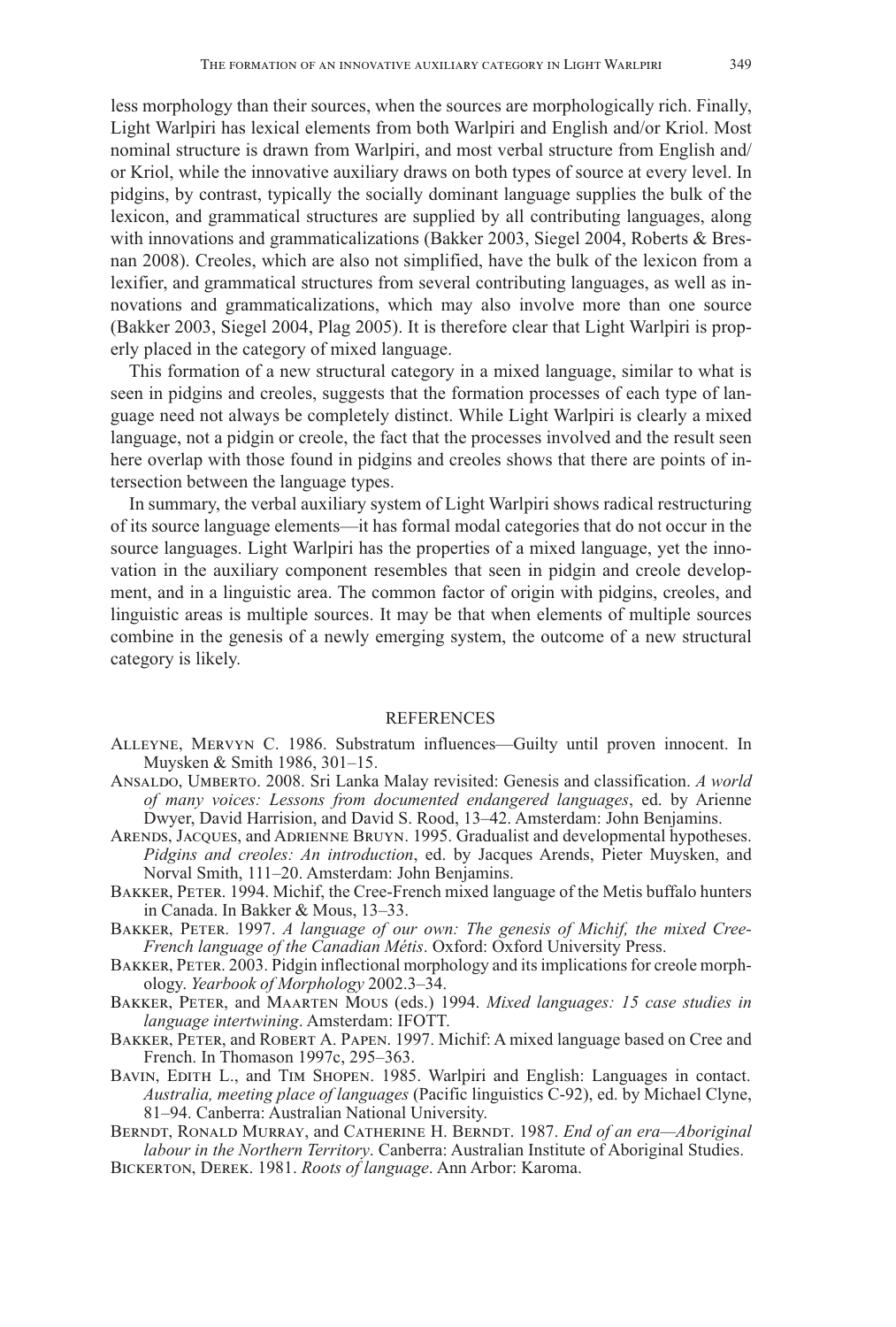- Bickerton, Derek. 1984. The language bioprogram hypothesis. *Behavioral and Brain Sciences* 7.173–221.
- BORETZKY, NORBERT. 1993. The concept of rule, rule borrowing, and substrate influence in creole languages. *Africanisms in Afro-American language varieties*, ed. by Salikoko S. Mufwene, 74–92. Athens: University of Georgia Press.
- BRUYN, ADRIENNE. 1996. On identifying instances of grammaticalization in creole languages. *Changing meanings, changing functions: Papersrelating to grammaticalization in contact languages*, ed. by Philip Baker and Anand Syea, 29–46. London: University of Westminster Press.
- Burridge, Kate, and Jean Mulder. 1998. *English in Australia and New Zealand: An introduction to its history, structure and use*. Melbourne: Oxford University Press.
- Butcher, Andrew. 2008. Linguistic aspects of Australian Aboriginal English. *Clinical Linguistics and Phonetics* 22.8.625–42.
- Cazden, Courtney. 1968. The acquisition of noun and verb inflections. *Child Development* 39.433–48.
- de Gruiter, Miel. 1994. Javindo, a contact langauge in pre-war Semarang. In Bakker & Mous, 151–59.
- Dixon, R. M. W. 1979. Ergativity. *Language* 55.1.59–138.
- Egan, A. 1986. *Pintaru-kurlu (The quail)*. Yuendumu: Bilingual Resources Development Unit.
- Goldin-Meadow, Susan; Carolyn Mylander; and Amy Franklin. 2007. How children make language out of gesture: Morphological structure in gesture systems developed by American and Chinese deaf children. *Cognitive Psychology* 55.87–135.
- Golovko, Evgeniy V. 1994. Mednij Aleut or Copper Island Aleut: An Aleut-Russian mixed language. In Bakker & Mous, 113–21.
- GRANITES, ROBYN JAPANANGKA, and MARY LAUGHREN. 2001. Semantic contrasts in Warlpiri verbal morphology: A Warlpiri's verbal view. *Forty years on: Ken Hale and Australian languages* (Pacific linguistics 512), ed. by Jane Simpson, David Nash, Mary Laughren, Peter Austin, and Barry Alpher, 151–59. Canberra: Australian National University.
- Hale, Kenneth. 1982. Some essential features of Warlpiri verbal clauses. *Papers in Warlpiri grammar: In memory of Lother Jagst*, ed. by Stephen Swartz, 217–314. Darwin: SIL, Australian Aborigines Branch.
- Hale, Kenneth. 1992. Basic word order in two 'free word order'languages. *Pragmatics of word order flexibility*, ed. by Doris Payne, 63–82. Amsterdam: John Benjamins.
- Hale, Kenneth; Mary Laughren; and Jane Simpson. 1995. Warlpiri. *An international handbook of contemporary research*, vol. 2, ed. by Joachim Jacobs,Arnim von Stechow, Wolfgang Sternefeld, and Theo Vennemann,1430–49. Berlin: Mouton de Gruyter.
- Hall, Robert A. 1943. Notes on Australian Pidgin English. *Language* 19.3.263–67.
- Harkins, Jean. 1994. *Bridging two worlds: Aboriginal English and crosscultural understanding*. St. Lucia: University of Queensland Press.
- HARVEY, MARK, and BRETT BAKER. 2005. Vowel harmony, directionality and morpheme structure constraints in Warlpiri. *Lingua* 115.1457–74.
- Heine, Bernd, and Tania Kuteva. 2005. *Language contact and grammatical change*. Cambridge: Cambridge University Press.
- Holm, John. 1988. *Pidgins and creoles*, vol. 1. Cambridge: Cambridge University Press.
- HOPPER, PAUL J., and ELIZABETH CLOSS TRAUGOTT. 1993. *Grammaticalization*. Cambridge: Cambridge University Press.
- Hudson, Joyce. 1983a. *Grammatical and semantic aspects of Fitzroy Valley Kriol*. (Work papers of SIL-AAB A-8.) Darwin: SIL, Australian Aborigines and Islanders Branch.
- Hudson, Joyce. 1983b. Transitivity and aspect in the Kriol verb. *Papers in Pidgin and Creole Linguistics* (Pacific linguistics A-65) 3.161–76.
- Jourdan, Christine. 1989. Nativization and anglicization in Solomon Islands Pijin. *World Englishes* 8.1.25–35.
- Jourdan, Christine. 1991. Pidgins and creoles: The blurring of categories. *Annual Review of Anthropology* 20.187–209.
- Jourdan, Christine. 2009. Complexification or regularization of paradigms: The case of prepositional verbs in Solomon Islands Pijin. *Complex processes in new languages*, ed. by Enoch Aboh and Norval Smith, 159–70. Amsterdam: John Benjamins.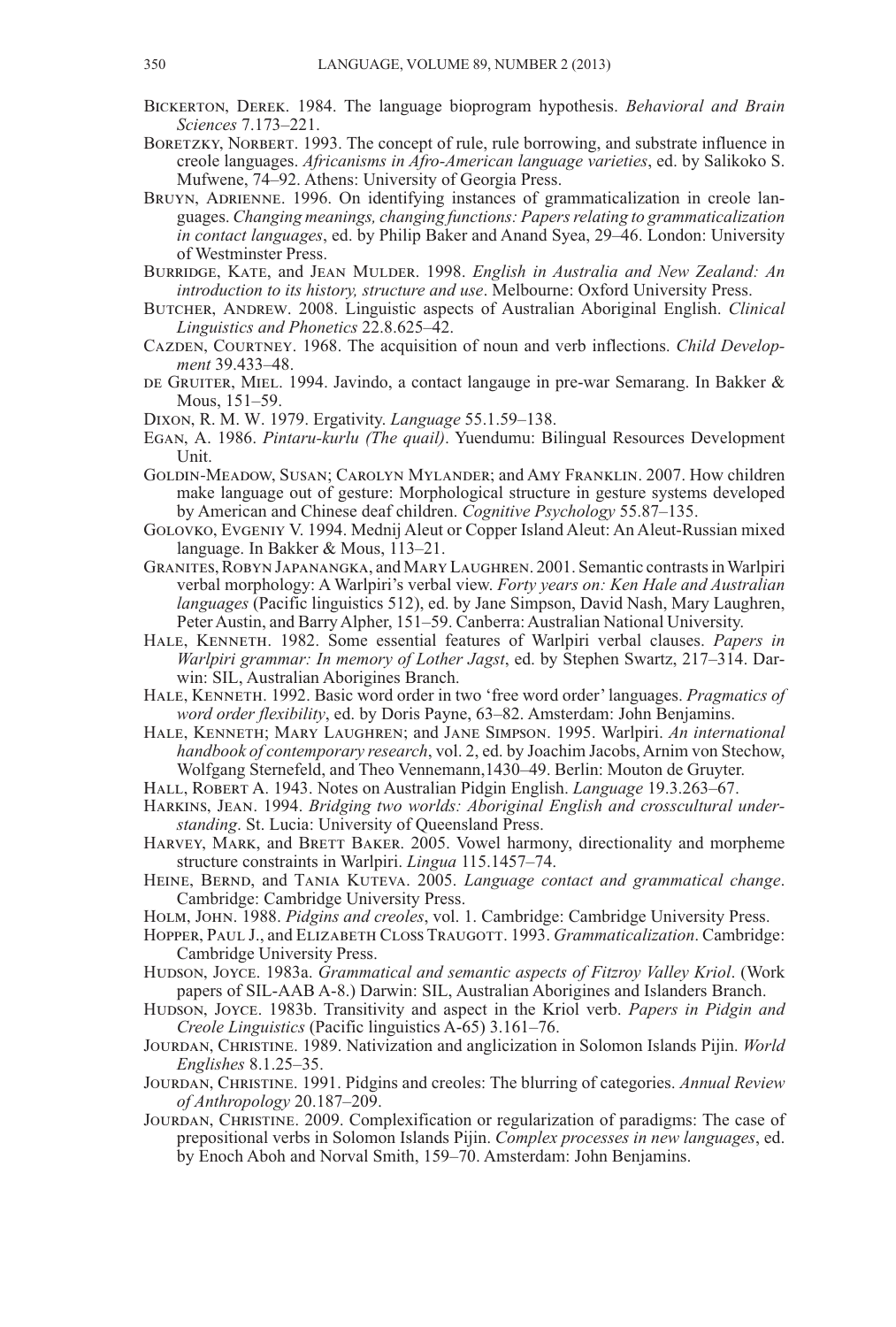- Kegl, Judy; Ann Senghas; and Marie Coppola. 2001. Creation through contact: Sign language emergence and sign language change in Nicaragua. *Language creation and language change: Creolization, diachrony and development*, ed. by Michel DeGraff, 179–237. Cambridge, MA: MIT Press.
- Koch, Harold. 2000. The role of Australian Aboriginal languages in the formation of Australian Pidgin grammar: Transitive verbs and adjectives. *Processes of language contact: Studies from Australia and the South Pacific*, ed. by Jeff Siegel, 13–46. Montreal: Les Editions Fides (University of Montreal Press).
- Laughren, Mary. 2002. Syntactic constraints in a 'free word order' language. *Language universals and variation*, ed. by Mengistu Amberber and Peter Collins, 83–130. Westport, CT: Praeger.
- Laughren, Mary. 2012. A revised analysis of Warlpiri verb inflections plus auxiliary combinations: Their makeover in 'Light' Warlpiri. Paper presented at the annual conference of the Australian Linguistics Society, Perth, Western Australia.
- Leeding, Velma, and Mary Laughren. 1979. A report on research of the children's speech at Hooker Creek (Lajamanu). Northern Territory Education Department.
- Lefebvre, Claire. 1986. Relexification in creole genesis revisited: The case of Haitian Creole. In Muysken & Smith 1986, 279–300.
- Legate, Julie Anne. 2002. *Warlpiri: Theoretical implications*. Cambridge, MA: MIT dissertation.
- LINDSTEDT, JOUKO. 2000. Linguistic Balkanization: Contact-induced change by mutual reinforcement. *Languages in contact* (Studies in Slavic and general linguistics 28), ed. by Dickey Gilbers, John A. Nerbonne, and Jos Schaeken, 231–46. Amsterdam: Rodopi.
- Malcolm, Ian G., and Susan Kaldor. 1991. Aboriginal English: An overview. *Language in Australia*, ed. by Suzanne Romaine, 67–83. Cambridge: Cambridge University Press.
- Matras, Yaron. 2003. Mixed languages: Re-examining the structural prototype. In Matras & Bakker 2003b, 151–76.
- Matras, Yaron, and Peter Bakker. 2003a. The study of mixed languages. In Matras & Bakker 2003b, 1–20.
- Matras, Yaron, and Peter Bakker (eds.) 2003b. *The mixed language debate*. Berlin: Mouton de Gruyter.
- Mayer, Mercer. 1969. *Frog, where are you?* New York: Dial Books for Young Readers.
- McConvell, Patrick, and Felicity Meakins. 2005. Gurindji Kriol: A mixed language emerges from code-switching. *Australian Journal of Linguistics* 25.1.9–30.
- Meakins, Felicity. 2007. *Case-marking in contact: The development and function of case morphology in Gurindji Kriol, an Australian mixed language*. Melbourne: University of Melbourne dissertation.
- Meakins, Felicity. 2011a. Borrowing contextual inflection: Evidence from northern Australia. *Morphology* 21.1.57–87.
- Meakins, Felicity. 2011b. *Case-marking in contact: The development and function of case morphology in Gurindji Kriol*. Amsterdam: John Benjamins.
- Meakins, Felicity. 2012. Which mix?—Code-switching or a mixed language—Gurindji Kriol. *Journal of Pidgin and Creole Languages* 27.1.105–40.
- Meakins, Felicity, and Carmel O'Shannessy. 2010. Ordering arguments about: Word order and discourse motivations in the development and use of the ergative marker in two Australian mixed languages. *Lingua* 20.7.1693–713.
- Meggitt, Mervyn J. 1962. *Desert people: A study of the Walibiri Aborigines of Central Australia*. London: Angus and Robertson.
- Mufwene, Salikoko S. 1986. The universalist and substrate hypotheses complement one another. In Muysken & Smith 1986, 129–62.
- Mufwene, Salikoko S. 2001. *The ecology of language evolution*. Cambridge: Cambridge University Press.
- Mühlhäusler, Peter. 1986. Bonnet Blanc et Blanc Bonnet: Adjective-noun order, substratum and language universals. In Muysken & Smith 1986, 41–56.
- Munro, Jennifer. 2004. *Substrate language influence in Kriol: The application of transfer constraints to language contact in northern Australia*. Armidale: University of New England dissertation.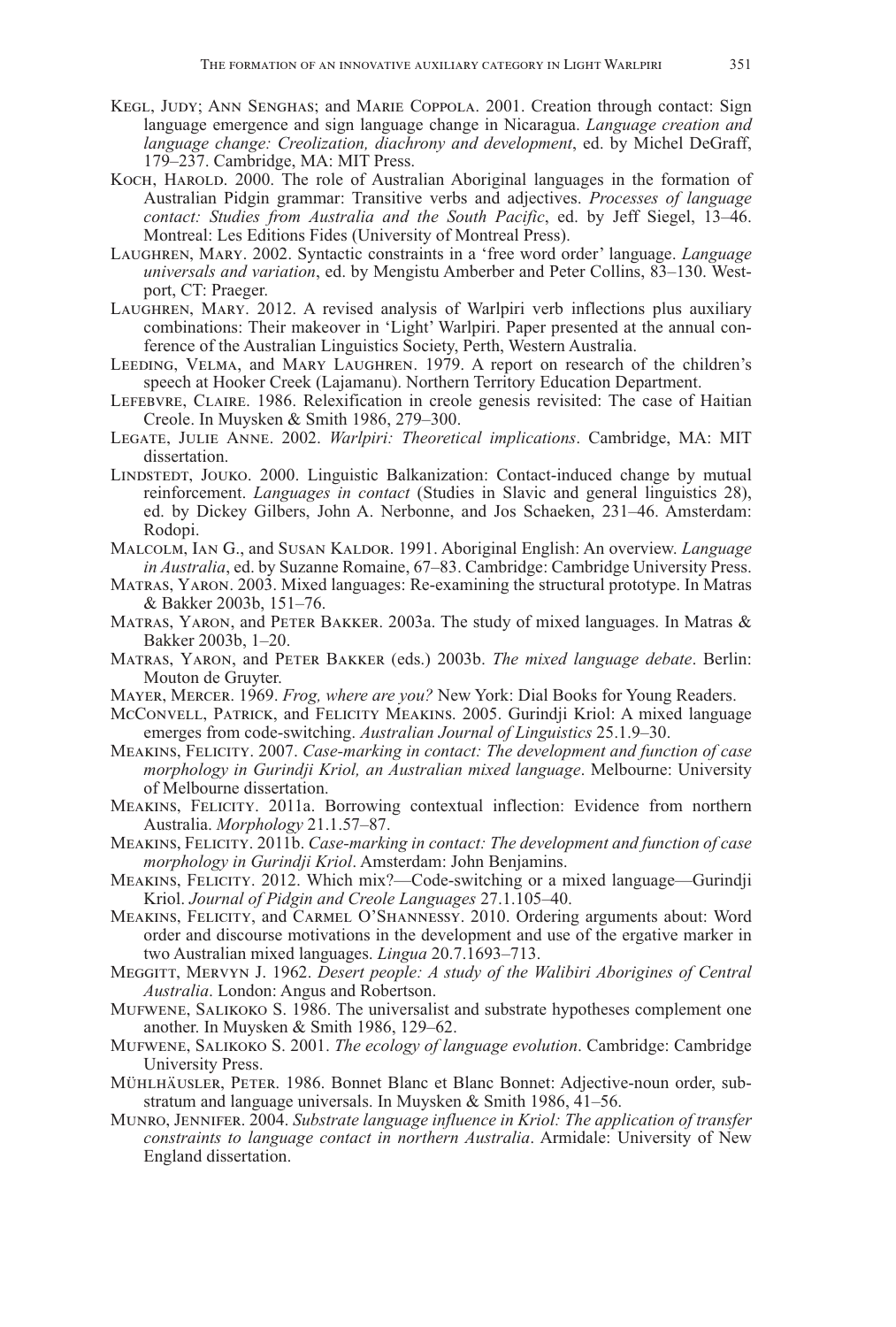- Muysken, Pieter. 1981. Halfway between Quechua and Spanish: The case for relexification. *Historicity and variation in creole studies*, ed. by Arnold Highfield and Albert Valdman, 52–78. Ann Arbor: Karoma.
- Muysken, Pieter. 1988. Media Lengua and linguistic theory. *Canadian Journal of Linguistics* 33.4.409–22.
- MUYSKEN, PIETER. 1994. Media Lengua. In Bakker & Mous, 201–5.
- Muysken, Pieter. 1997. Media Lengua. In Thomason 1997c, 365–426.
- Muysken, Pieter, and Norval Smith (eds.) 1986. *Substrata versus universals in creole genesis*. Amsterdam: John Benjamins.
- MUYSKEN, PIETER, and NORVAL SMITH. 1995. The study of pidgin and creole languages. *Pidgins and creoles: An introduction*, ed. by Jacques Arends, Pieter Muysken, and Norval Smith, 3–14. Amsterdam: John Benjamins.
- Nash, David. 1982. Warlpiri verb roots and preverbs. *Papers in Warlpiri grammar: In memory of Lother Jagst*, ed. by Stephen Swartz, 165–216. Darwin: SIL, Australian Aborigines Branch.
- Nash, David. 1986. *Topics in Warlpiri grammar*. New York: Garland.
- Nicholls, Sophie. 2009. *Referring expressions and referential practice in Roper Kriol (Northern Territory, Australia)*. Armidale: University of New England dissertation.
- O'Shannessy, Carmel. 2004. *The monster stories: A set of picture books to elicit overt transitive subjects in oral texts*. (Unpublished series.) Nijmegen: Max Planck Institute for Psycholinguistics.
- O'Shannessy, Carmel. 2005. Light Warlpiri—A new language. *Australian Journal of Linguistics* 25.1.31–57.
- O'Shannessy, Carmel. 2009. Language variation and change in a north Australian Indigenous community. *Variationist approaches to Indigenous minority languages*, ed. by Dennis Preston and James Stanford, 419–39. Amsterdam: John Benjamins.
- O'Shannessy, Carmel. 2011. Young children's social meaning making in a new mixed language. *Growing up in Central Australia: New anthropological studies of Aboriginal childhood and adolescence*, ed. by Ute Eickelkamp, 131–55. Oxford: Berghan Books.
- O'Shannessy, Carmel. 2012. The role of code-switched input to children in the origin of a new mixed language. *Linguistics* 50.2.305–40.
- Plag, Ingo. 2002. On the role of grammaticalization in creolization. *Pidgin and creole linguisticsin the twenty-first century*, ed. by Glenn Gilbert, 229–46. New York: Peter Lang.
- Plag, Ingo. 2005. Morphology in pidgins and creoles. *Encyclopedia of language and linguistics*, 2nd edn., ed. by Keith Brown, 304–8. Oxford: Elsevier.
- Plag, Ingo. 2008. Creoles as interlanguages: Inflectional morphology. *Journal of Pidgin and Creole Languages* 23.1.114–35.
- Plag, Ingo. 2009. Creoles as interlanguages: Word formation. *Journal of Pidgin and Creole Languages* 24.2.339–62.
- Roberts, Sarah J. 2000. Nativization and the genesis of Hawaiian Creole. *Language change and language contact in pidgins and creoles*, ed. by John McWhorter, 257–300. Amsterdam: John Benjamins.
- Roberts, Sarah J., and Joan Bresnan. 2008. Retained inflectional morphology in pidgins: A typological study. *Linguistic Typology* 12.269–302.
- Rowse, Tim. 1998. *White flour, white power*. Cambridge: Cambridge University Press.
- Sandefur, John. 1979. *An Australian creole in the Northern Terrritory: A description of Ngukurr-Bamyili dialects (Part 1)*. (Work papers of SIL-AAB B-3.) Darwin: SIL, Australian Aborigines and Islanders Branch.
- Senghas, Ann; Marie Coppola; Elissa L. Newport; and Ted Supalla. 1997. Argument structure in Nicaraguan Sign Language: The emergence of grammatical devices. *Proceedings of the Boston University Conference on Language Development* 21.550–61.
- Senghas, Ann; Sotaro Kita; and Aslı Özyürek. 2004. Children creating core properties of language: Evidence from an emerging sign language in Nicaragua. *Science* 305.5691. 1779–82.
- Shnukal, Anna, and Lynell Marchese. 1983. Creolization of Nigerian Pidgin English: A progress report. *English World-Wide* 4.17–26.
- Siegel, Jeff. 2000. Substrate influence in Hawai'i Creole English. *Language in Society* 29.197–236.